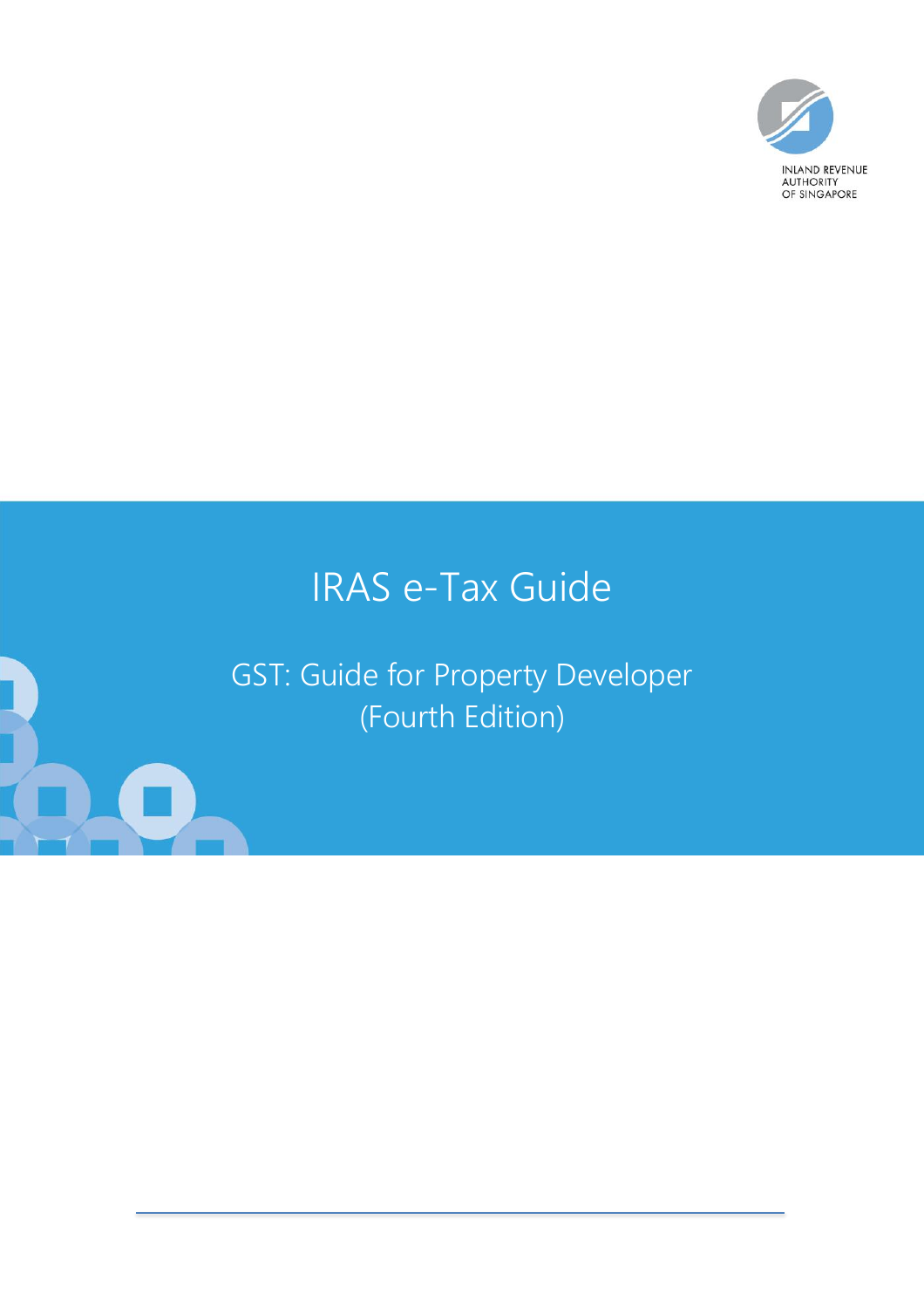Published by Inland Revenue Authority of Singapore

Published on 18 Sep 2019

First edition on 6 Feb 2015 Second edition on 1 Jan 2018 Third edition on 19 Mar 2018

> Disclaimers: IRAS shall not be responsible or held accountable in any way for any damage, loss or expense whatsoever, arising directly or indirectly from any inaccuracy or incompleteness in the Contents of this e-Tax Guide, or errors or omissions in the transmission of the Contents. IRAS shall not be responsible or held accountable in any way for any decision made or action taken by you or any third party in reliance upon the Contents in this e-Tax Guide. This information aims to provide a better general understanding of taxpayers' tax obligations and is not intended to comprehensively address all possible tax issues that may arise. While every effort has been made to ensure that this information is consistent with existing law and practice, should there be any changes, IRAS reserves the right to vary its position accordingly.

© Inland Revenue Authority of Singapore

All rights reserved. No part of this publication may be reproduced or transmitted in any form or by any means, including photocopying and recording without the written permission of the copyright holder, application for which should be addressed to the publisher. Such written permission must also be obtained before any part of this publication is stored in a retrieval system of any nature.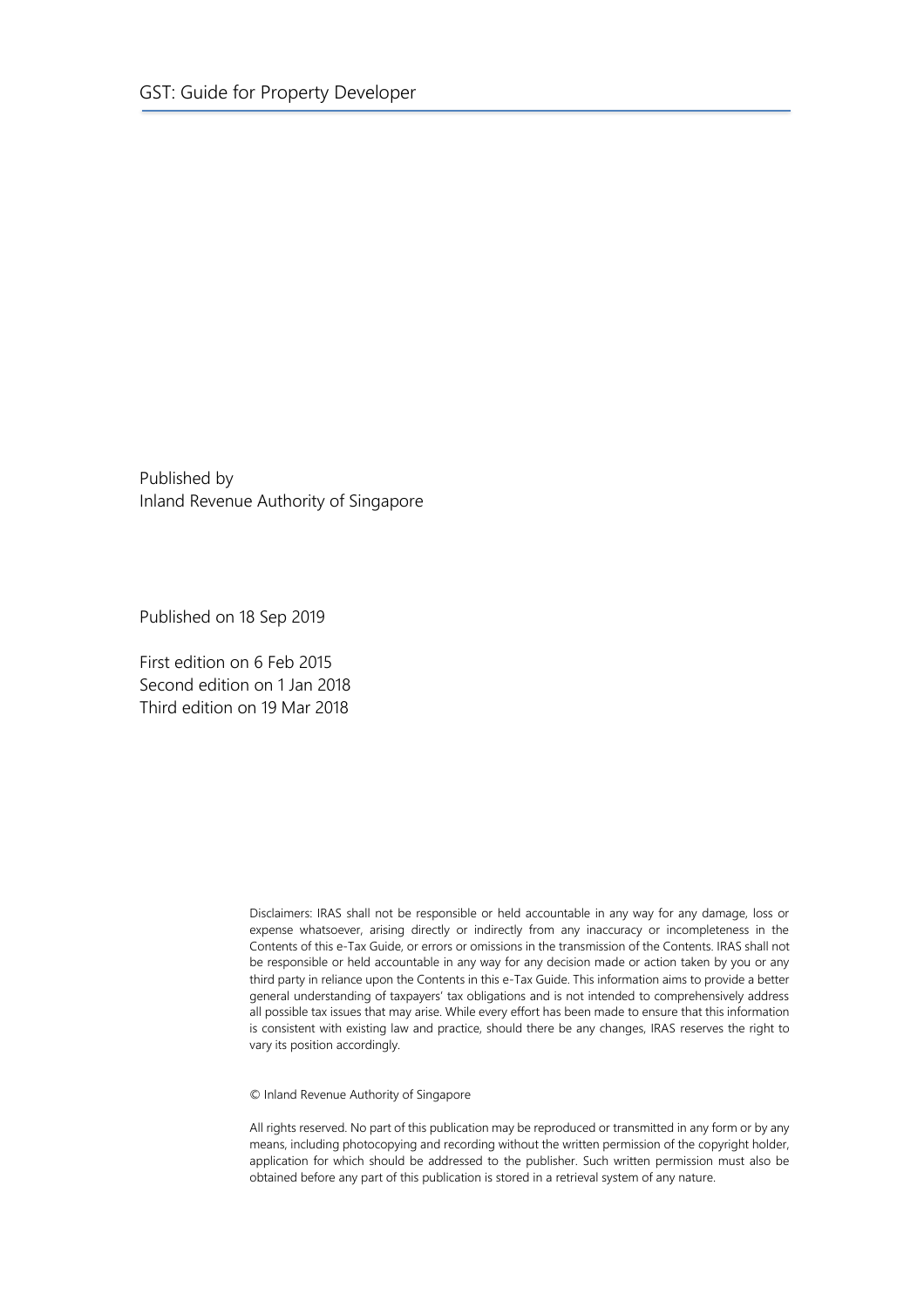# **Table of Contents**

| $1 \quad$      |                                                                       |
|----------------|-----------------------------------------------------------------------|
| 2 <sub>2</sub> |                                                                       |
| $3\phantom{a}$ |                                                                       |
| 4              |                                                                       |
| 5              | Supplies made in the course of property development7                  |
| 6              | Input tax claims relating to property development 10                  |
| $\overline{7}$ | Input tax claims relating to construction of mixed development11      |
| 8              |                                                                       |
| 9              |                                                                       |
|                |                                                                       |
|                | Annex A - Illustration of the application of DC formula 19            |
|                | Annex B-Illustration of the application of Longer Period Adjustment21 |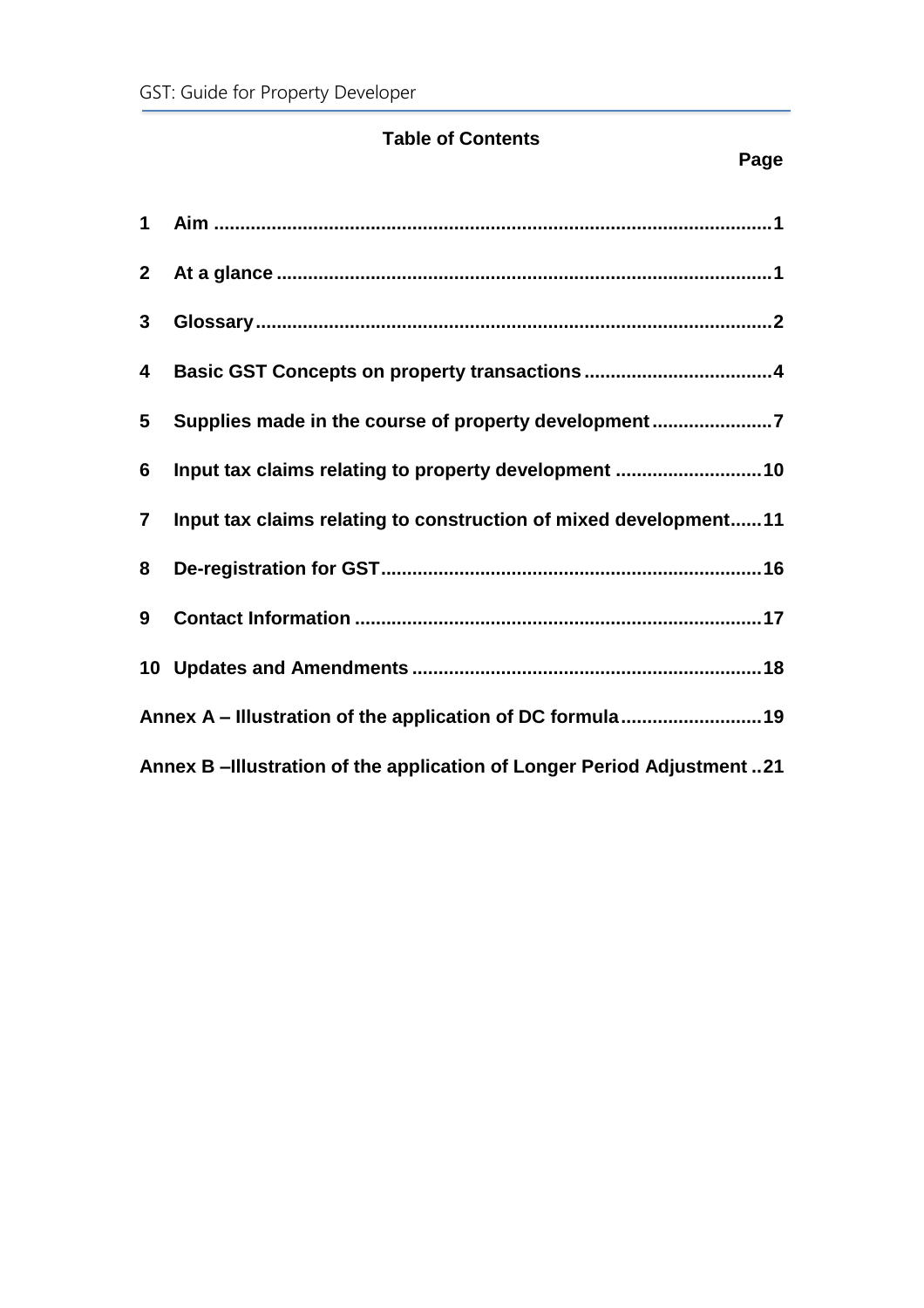# <span id="page-3-0"></span>**1 Aim**

- 1.1 This guide explains the GST treatment on the supplies made in relation to the sale of properties by you as a developer and the claiming of GST on the construction of properties.
- 1.2 For the GST treatment on the lease of properties, please refer to our e-Tax guide on "GST: Guide for Property Owners and Property Holding Companies".

# <span id="page-3-1"></span>**2 At a glance**

- 2.1 The sale of a non-residential property is subject to GST while that of a residential property is exempt from GST. If you are registered for GST, you have to charge GST on the sale of non-residential properties and account for the GST as output tax in your GST returns. Where the sale relates to a property approved for mixed-use (i.e. residential and non-residential use), GST is chargeable on that part of the property that is approved for nonresidential use while the part of the property that is approved for residential use is exempt from GST.
- 2.2 You may claim the GST incurred on the construction of non-residential properties. Input tax incurred on the construction of residential properties is not claimable. Where input tax is incurred on the construction of a mixed development comprising both non-residential and residential properties, you can claim only the portion of input tax relating to the construction of the nonresidential properties.

#### Reverse charge

- 2.3 From 1 Jan 2020, if you are a GST-registered person who procures services from overseas suppliers ("imported services"), you may be subject to reverse charge if you are not entitled to full input tax credit or if you belong to a GST group that is not entitled to full input tax credit. The application of reverse charge will mean that you have to account for GST on the imported services as if you are the supplier, except for certain services which are specifically excluded from the scope of the reverse charge. You will also be entitled to claim the corresponding GST as your input tax, subject to the normal input tax recovery rules.
- 2.4 For more information on reverse charge, please refer to the e-Tax Guide "GST: Taxing imported services by way of reverse charge.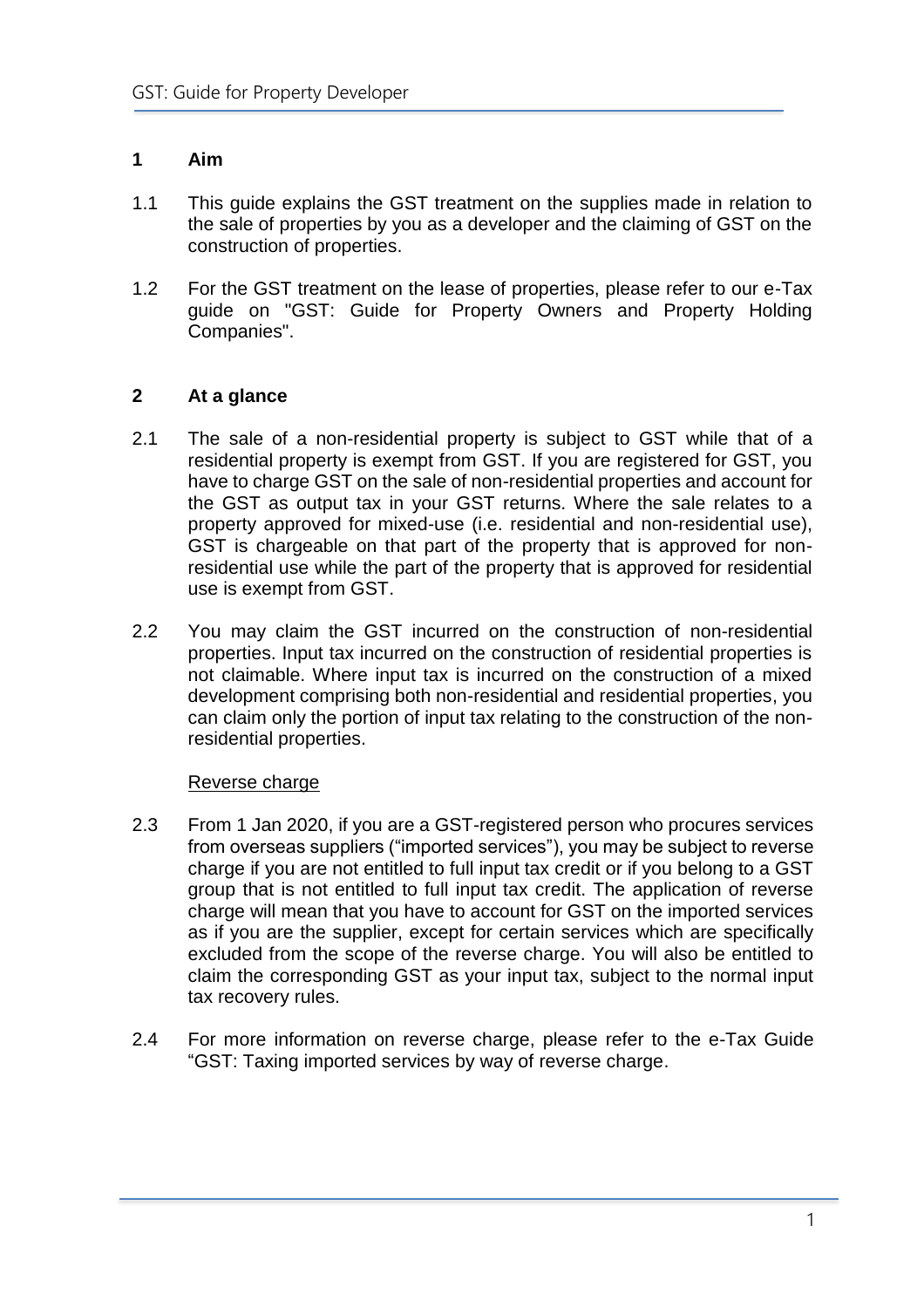# <span id="page-4-0"></span>**3 Glossary**

#### 3.1 Completed properties

For the purpose of this guide, completed properties refer to properties that have obtained the Temporary Occupation Permit ("TOP").

#### 3.2 Developer

The developer refers to the person who owns the land on which the property is constructed.

# 3.3 GST

GST is a tax on the supply of goods or services made in Singapore by a taxable person in the course or furtherance of any business carried on by him and on the importation of goods into Singapore.

#### 3.4 Input tax

Input tax refers to the GST paid/payable on:-

- (i) supplies of goods and/or services; and
- (ii) importation of any goods into Singapore

where the goods or services are used or to be used by a taxable person for the purpose of his business.

#### 3.5 Invoice

Invoice includes any document that serves as a bill for payment for supplies made by a GST-registered supplier. An example would be a debit note.

#### 3.6 Output tax

Output tax refers to the GST charged on taxable supplies of goods and/or services made in Singapore.

#### 3.7 Properties under development

For the purpose of this guide, properties under development refer to properties that have not obtained the Temporary Occupation Permit ("TOP").

#### 3.8 Tax invoice

Tax invoice refers to an invoice that is required under section 41 of the GST Act. For more information on tax invoice, please refer to our e-Tax guide on "GST: General Guide for Businesses".

#### 3.9 Time of supply

Time of supply will determine when a taxable person is required to charge and account for GST on the supply of goods and/or services made.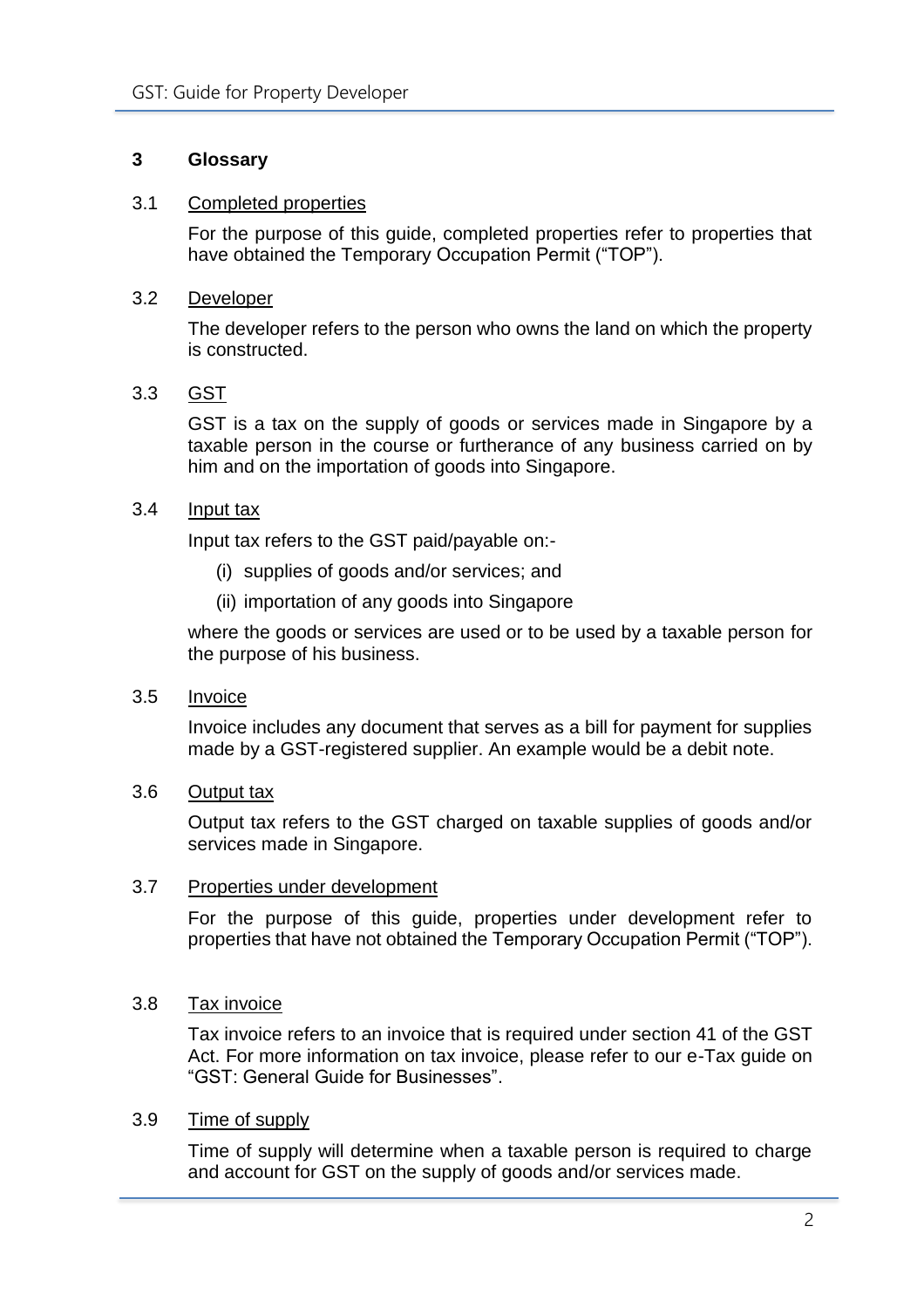# 3.10 Temporary Occupation Permit ("TOP")

When the building works are completed, the applicant and the Qualified Person shall apply to the Commissioner of Building Control for a Certificate of Statutory Completion ("CSC") or a Temporary Occupation Permit ("TOP"). The building can only be occupied when a CSC or TOP is granted.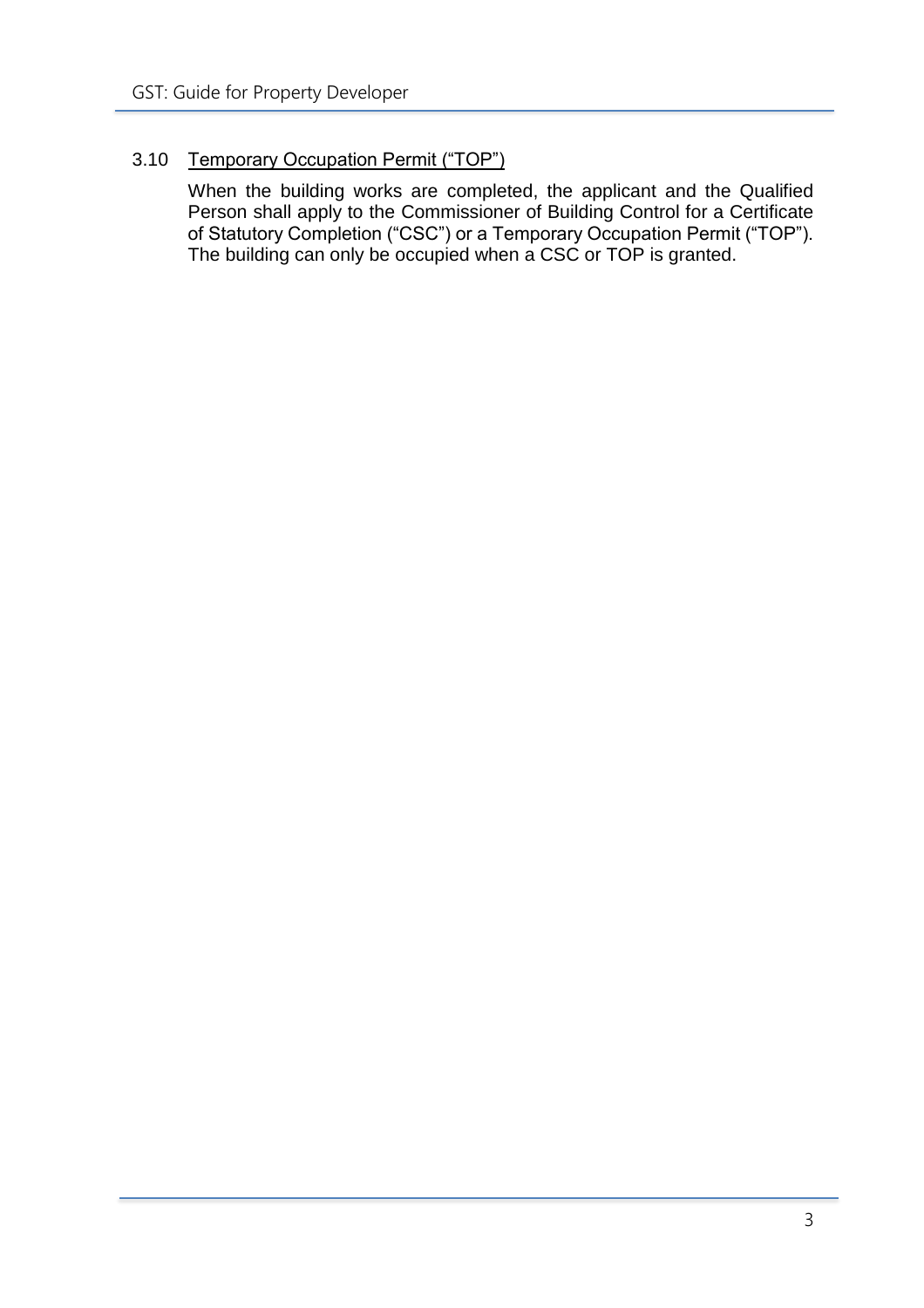# <span id="page-6-0"></span>**4 Basic GST Concepts on property transactions**

- 4.1 The sale and lease of a **non-residential property** is a taxable supply subject to GST while the sale and lease of a residential property is an exempt supply not subject to GST. Where the sale or lease involves mixed-use properties (i.e. properties partially approved for residential and non-residential use respectively), GST is chargeable on that part of the property that is approved for non-residential use.
- 4.2 Generally, when you enter into a contract to sell or lease a non-residential or mixed-use property which is your business asset, you will expect to make a taxable supply of the property. The property's sale price or rental proceeds should be included in the value of any other taxable supplies derived from your other business activities in your assessment of whether you are liable for GST registration. If you are liable for GST registration, after you are GSTregistered, you have to charge GST on the sale and lease of such properties and account for the GST as output tax in your GST returns. If the property that you are selling or leasing is a residential property, you do not need to include the sale price or rental proceeds in the value of your other taxable supplies (if any), in assessing whether you are liable for GST registration. For more information on when to register for GST and when the GST registration liability arises, you may refer to our IRAS website at www.iras.gov.sg > Home > GST > Non-GST registered businesses > Registering for GST > Do I Need to Register for GST.
- 4.3 For the sale of a completed non-residential property, you would normally receive an option fee, followed by a deposit when the option is exercised. You will have to account for GST on both the option fee and the deposit at the earlier of when payment is received or when an invoice is issued. When the property is transferred to the buyer, you have to account for GST on the remaining sum at the earliest of the following events:
	- (i) when payment is received;
	- (ii) when an invoice is issued;
	- (iii) when the title of the property is transferred upon legal completion; or
	- (iv) when the property is made available to the buyer for occupation.
- 4.4 The issuance of any type of invoice will be an event that triggers the time of supply. This includes a tax invoice as well as any document that serves as a bill for payment for supplies made by a GST-registered supplier. An example of such a document would be a debit note.
- 4.5 In general, documents such as sales order, pro-forma invoice, statement of accounts and letter/statement of claims are not considered as invoices for GST time of supply purposes. This is because these documents are often not billing for payments and would therefore not be treated as invoices based on normal commercial practices.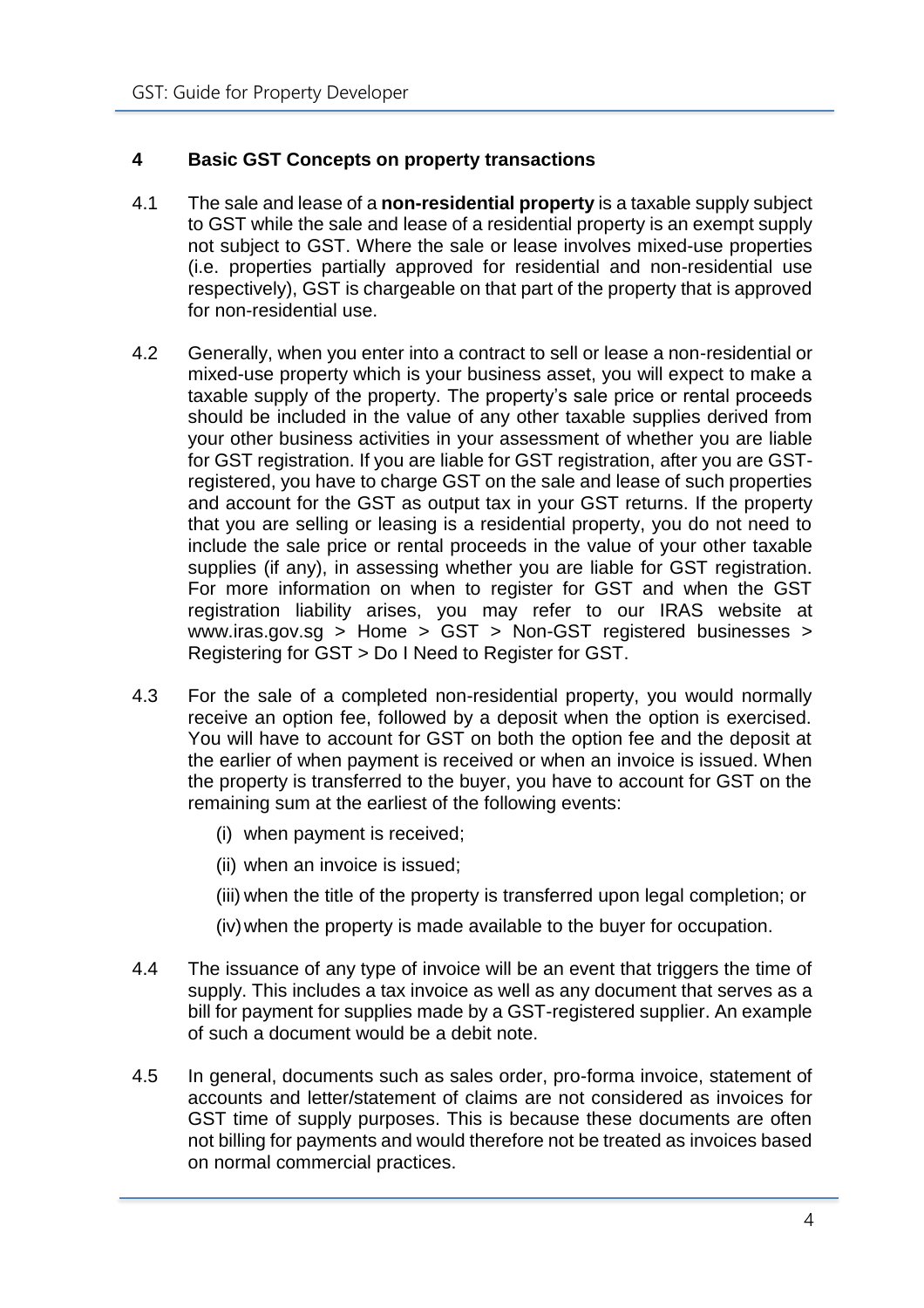- 4.6 For more details, please refer to the e-Tax Guide on "GST: Time of Supply Rules".
- 4.7 For the sale of a property under development, you would normally collect progressive payments from time to time according to the schedule of payments specified in the agreement. The property is usually made available to the buyer for occupation after the issuance of Temporary Occupation Permit ("TOP"). You have to account for GST on each progressive payment at the earlier of the following events:
	- (i) when payment is received for each progressive payment; or
	- (ii) when an invoice is issued for each progressive payment.
- 4.8 Once the property is made available or transferred to the buyer, you have to account for GST on the remaining sale proceeds (regardless of whether the remaining sum for the property has been received in full) at the earliest of events (i) to (iv) in paragraph 4.3.
- 4.9 On the other hand, if you are selling or leasing **residential** properties, you cannot charge nor collect GST on the sale or lease because they are exempt from GST. If you are registered for GST, you have to report this supply as an exempt supply in your GST return and the value of any furniture and fittings that are sold or leased with this property as your taxable supplies. If you are not registered for GST, you will have to include the value of the furniture and fittings that are sold or leased with the residential property as your taxable supplies when assessing your liability for GST registration.
- 4.10 As for the provision of estate management and maintenance services, it is a taxable supply regardless of whether or not the properties are residential properties. Therefore, if you are involved in managing the maintenance fund and in the running of a completed development as required under the Building Maintenance and Strata Management Act before a management corporation is formed, you have to charge and account for GST on the maintenance fees and sinking funds collected if you are GST-registered. If you are not GST-registered, you have to include the value of the maintenance or service charges and sinking funds in your other taxable supplies when assessing whether you are liable for GST registration. If you are liable for GST registration, you should start to charge and account for GST on the maintenance fees and sinking funds collected after you have registered for GST.
- 4.11 For GST purposes, a **residential** property refers to:
	- (a) a vacant land which is zoned "Residential" in the Master Plan under the Planning Act (Cap. 232) and the land is approved for residential or condominium development; or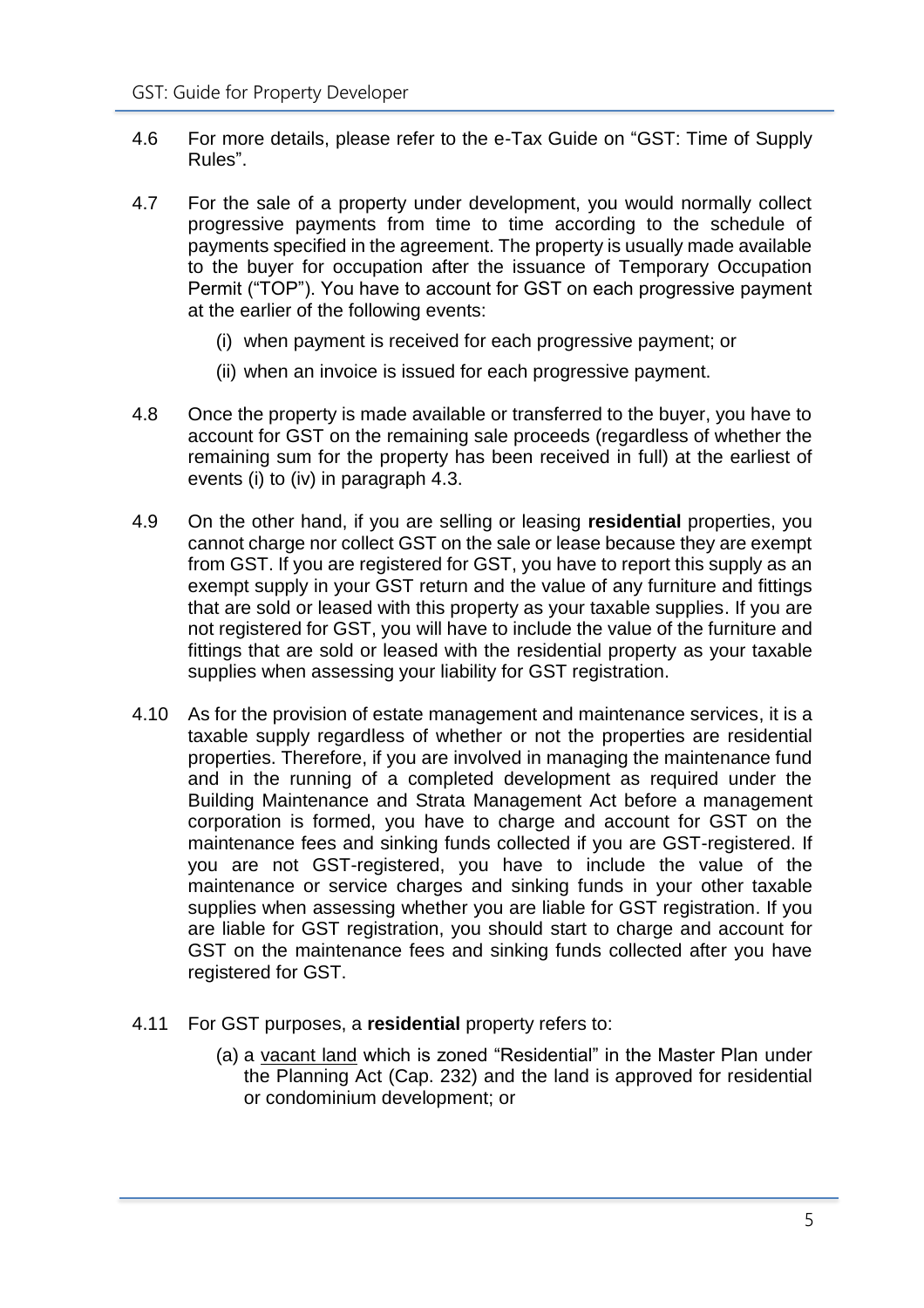- (b) a vacant land or land with existing building (which is required by the Government or such relevant public authority<sup>1</sup> to be demolished) which is supplied by the Government or such relevant public authority and approved exclusively for residential or condominium development; or
- (c) any land or part of any land with any building on the land or part, being a building which is used or to be used principally for residential purposes, but not if the land or part is one supplied by the Government or such relevant public authority and is not approved exclusively for residential or condominium development and the building on the land or part is required to be demolished
- 4.12 All other types of properties that do not fall within the definition of residential properties above are **non-residential properties**.
- 4.13 If your transaction involves land with a building or structure on it, whether this property is a residential or non-residential property depends on the approved use<sup>2</sup> of the building or structure during the relevant period in which the supply occurs. The zoning of land is disregarded in this instance. If the building or structure is not used or to be used principally for residential purposes, you should charge GST on the sale of this property.
- 4.14 More information on the types of residential and non-residential properties can be found in our e-Tax guide on "GST: Guide for Property Owners and Property Holding Companies".
- 4.15 If you are registered for GST, you can claim GST incurred on the purchase of land and development of non-residential properties as your input tax if the properties are:-
	- (a) used for the conduct of your business;
	- (b) let out for the purpose of business; or

<u>.</u>

- (c) developed into non-residential properties for the purpose of sale or lease.
- 4.16 Your business must be making wholly taxable supplies upon which you charge and account for GST. The input tax claimable includes the GST incurred on the purchase of property, conveyance expenses, construction and development costs, professional fees, etc.

<sup>1</sup> Relevant authority refers to any public authority as approved by the Minister or such other person as the Minister may appoint.

<sup>&</sup>lt;sup>2</sup> As shown in the 'Written Permission", "Temporary Permission" or "Provisional Permission" issued by the Urban Redevelopment Authority ("URA") or letters issued by the Housing & Development Board ("HDB"), Singapore Land Authority ("SLA") or Jurong Town Corporation ("JTC").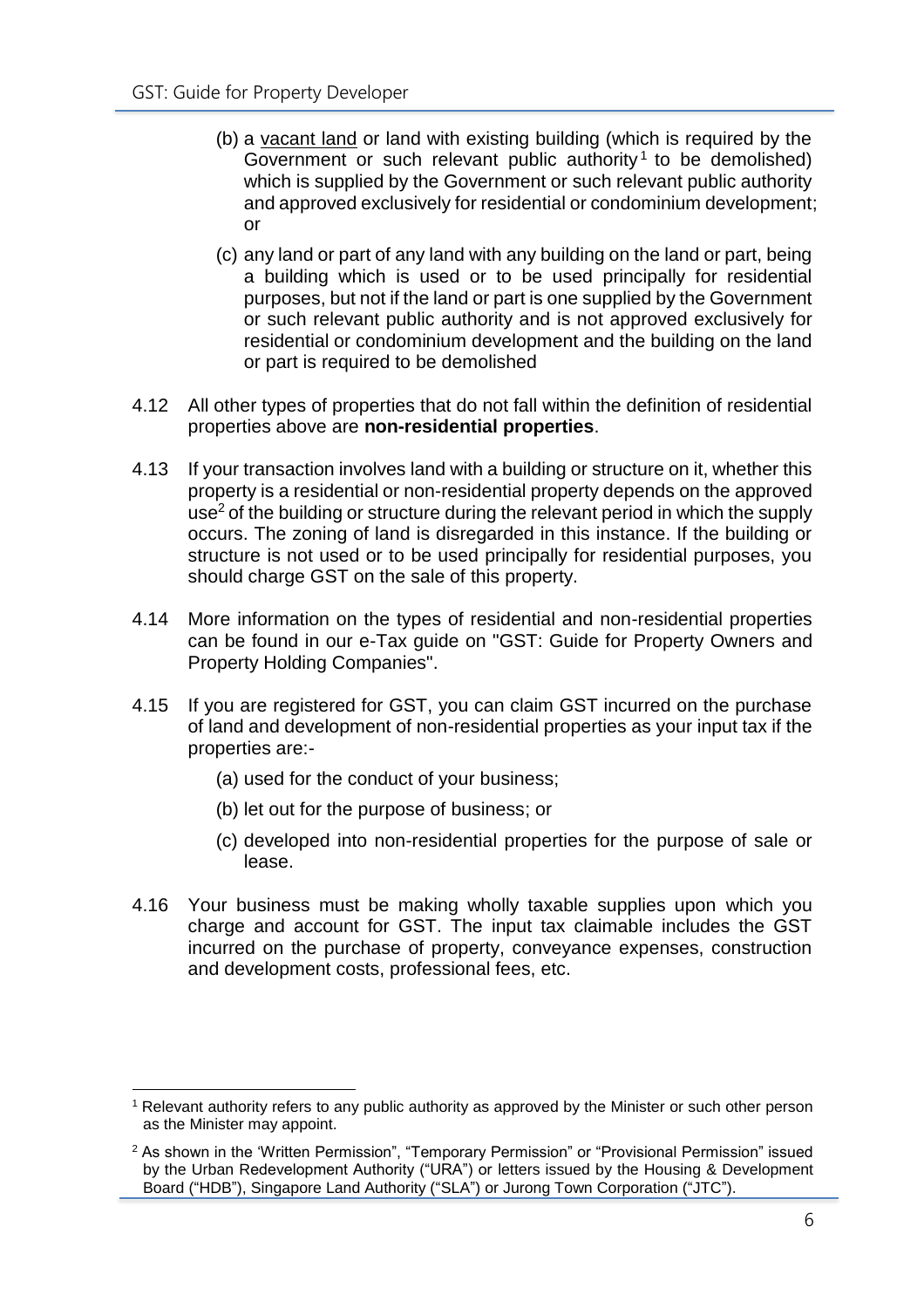# <span id="page-9-0"></span>**5 Supplies made in the course of property development**

#### 5.1 Do I have to charge GST on reimbursements of expenses?

5.1.1 Sometimes you may claim reimbursements from your main contractor for clerk-of-works' overtime, loan of workers, use of utilities on site, etc. As these are supplies made by you to your main contractor, you have to charge and account for GST on these reimbursements.

#### 5.2 Do I have to apply reverse charge on imported services (e.g. architectural services from overseas company)?

- 5.2.1 If you are GST-registered and not entitled to full input tax credit or if you belong to a GST group that is not entitled to full input tax credit, you are required to apply reverse charge on the imported services. This means that you have to account for GST on the value of the services procured from the overseas supplier, as if you are the supplier. For example, GST-registered property developers that import services e.g., architectural services in relation to the residential or mixed developments will be affected by reverse charge as they would not be allowed to claim input tax incurred to make exempt supplies.
- 5.2.2 If you have fluctuating exempt supplies, you may be liable to apply reverse charge in one accounting period but not so in the next accounting period. For administrative ease, you may elect to apply reverse charge on the imported services only at the end of the longer period, instead of each accounting period.
- 5.2.3 A non-GST-registered developer will become liable to register for GST if it imports or expects to import services exceeding \$1 million in a 12-month period and is not entitled to full input tax credits
- 5.2.4 For more information on the reverse charge and the registration rules under reverse charge, please refer to the e-Tax Guide "GST: Taxing imported services by way of reverse charge".

#### 5.3 Do I have to charge GST on "counter-supplies"?

5.3.1 To enjoy the advantage of bulk purchase, you may buy some materials such as cement and steel and supply them to your main contractor for use on the project. The supply made by you to your main contractor is commonly referred to as a "counter-supply". For GST purpose, you cannot deduct the value of these materials from the amount of progressive payments due to your main contractor. These supplies are made by you to your contractor. They are separate from the construction work that your main contractor supplies to you under the contract. Hence, you have to issue tax invoices on these supplies and charge your contractor GST on these supplies accordingly.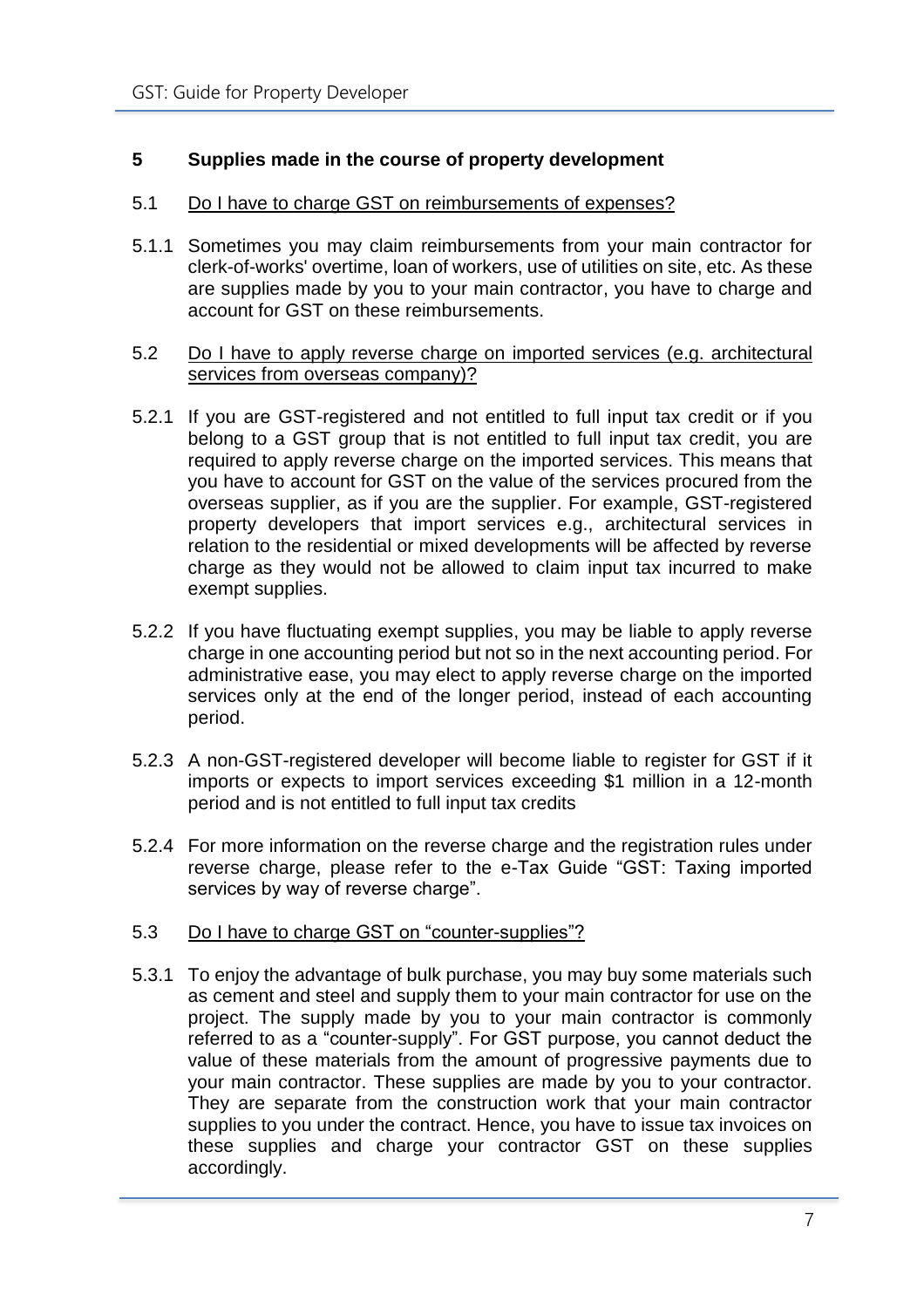# 5.4 Do I have to charge GST on rectification of defects?

5.4.1 When the purchasers take possession of the properties after the issuance of TOP, there may be defects in the new units that need rectification. Under the contract, the main contractor is required to carry out such rectification works during the defect liability period. However, if the main contractor does not perform the rectification works, you may engage another contractor to do the job and subsequently deduct such costs from any payment due to the main contractor. At times, the purchaser may engage his own contractor to do the rectification and claim compensation for the costs or deduct the amount from any payment due to you. You in turn deduct such amount from any payment due to the main contractor. In either situation, you are making a supply of rectification works to the main contractor. You have to charge and account for GST on the amount you have claimed or deducted from the main contractor.

# **Example 1**

A main-contractor, MC1 Pte Ltd, was engaged by a GST-registered developer, D1 Pte Ltd, to construct a two-storey residential property at Hillview. Under the agreement, MC1 Pte Ltd was required to rectify any defects in the property during the defect liability period.

D1 Pte Ltd subsequently sold the property to a purchaser, P1 Pte Ltd.

Upon the issuance of TOP, P1 Pte Ltd took over the possession of the property and notified D1 Pte Ltd of the defective works in the property within one week from the date of TOP.

#### Scenario (a)

D1 Pte Ltd hired a GST-registered sub-contractor, SC1 Pte Ltd, to rectify the defects in the property and deducted the amount charged by SC1 Pte Ltd from the payment due to MC1 Pte Ltd.

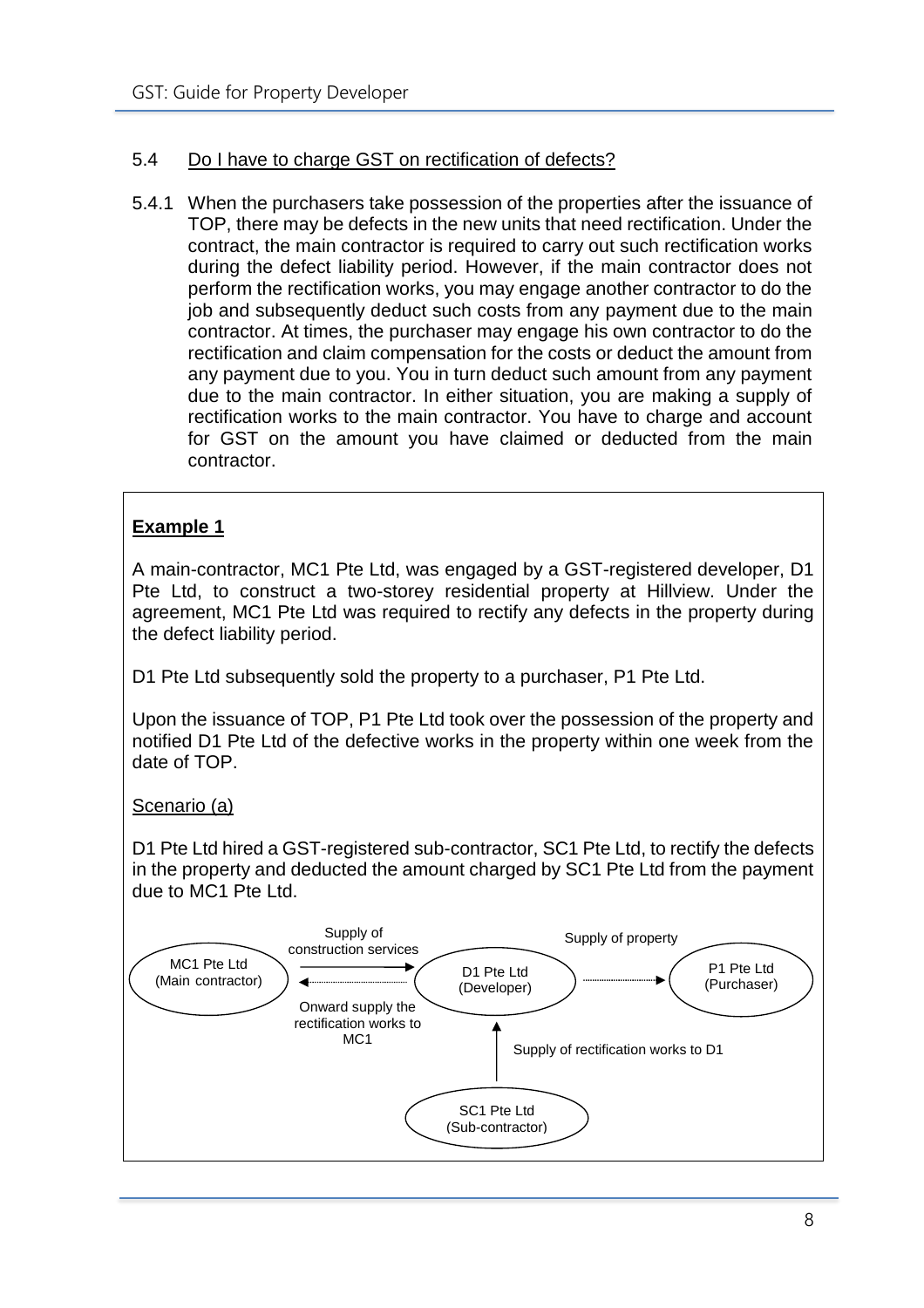In this case, D1 Pte Ltd is making good the defects that should have been done by MC1 Pte Ltd. Therefore, D1 Pte Ltd has to charge GST on the payment deducted from MC1 Pte Ltd, which is the consideration for the supply of rectification works.

# Scenario (b)

P1 Pte Ltd hired a GST-registered sub-contractor, SC1 Pte Ltd to rectify the defects in the property and deducted the amount charged by SC1 Pte Ltd from the balance payment due to D1 Pte Ltd. D1 Pte Ltd in turn deducted the amount from the balance payment due to MC1 Pte Ltd.



In this case, P1 Pte Ltd is making good the defects that should have been done by D1 Pte Ltd. Therefore, P1 Pte Ltd has to charge GST on the amount deducted from the payment due to D1 Pte Ltd, which is the consideration for the supply of rectification works.

Similarly, D1 Pte Ltd is making good the defects that should have been done by MC1 Pte Ltd. Therefore, D1 Pte Ltd will have to charge GST on the amount deducted from the payment due to MC1 Pte Ltd, which is the consideration for the supply of rectification works.

# Scenario (c)

P1 Pte Ltd claimed compensation from D1 Pte Ltd for the defective works in the property.

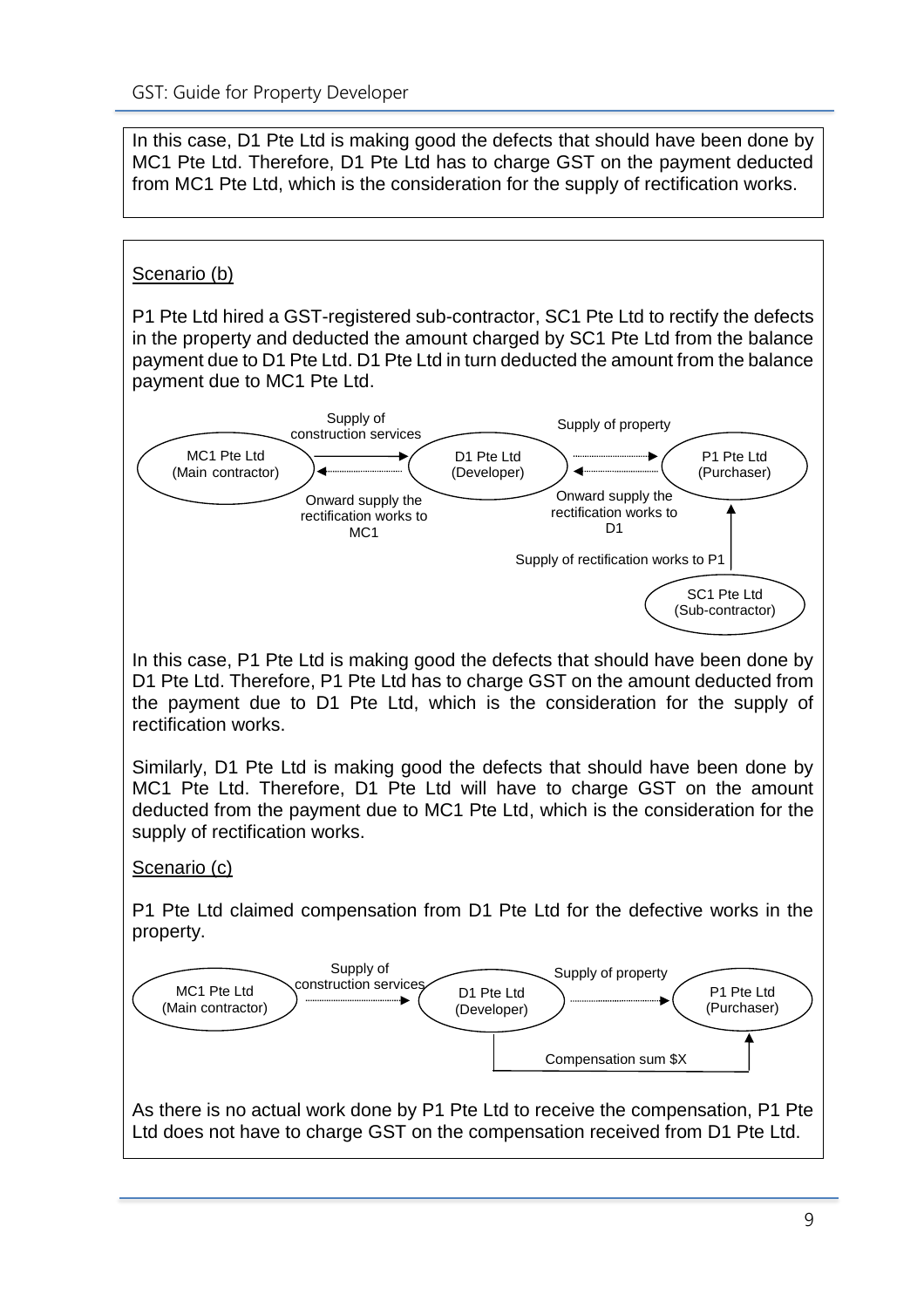#### 5.5 Do I have to charge GST on maintenance funds?

- 5.5.1 Before the formation of the management corporation ("MC"), you may collect maintenance charges from the purchasers of the units that have been sold ("sold units") and put them into the maintenance funds. The maintenance charges in respect of the units that have not been sold ("unsold units") will be borne by you as a developer. As a GST-registered developer, you have to charge and account for GST on the maintenance charges payable by the purchasers of the sold units as well as that payable by yourself in respect of the unsold units.
- 5.5.2 After the formation of the MC, you will transfer the balance money in the maintenance funds to the MC. This transfer of balance money in the maintenance funds to the MC will not attract GST since GST has already been accounted for by you.

#### <span id="page-12-0"></span>**6 Input tax claims relating to property development**

- 6.1 Can I claim input tax on maintenance charges and marketing fees incurred on the unsold non-residential units?
- 6.1.1 You may claim the GST incurred on the maintenance charges payable to the maintenance funds for the unsold units if it is directly attributable to taxable supplies made or to be made and if all the other conditions for claiming input tax are satisfied.
- 6.1.2 Similarly, if you have incurred GST on the fees charged by property agents for marketing the sale or lease of unsold non-residential units, you may claim the GST incurred if it is directly attributable to taxable supplies made or to be made and if all the other conditions for claiming input tax are satisfied.
- 6.2 For the imported services (e.g., architectural services procured from overseas firm) that I applied reverse charge on, i.e., account GST to IRAS, can I claim input tax?
- 6.2.1 You may claim the GST on the imported services as your input tax in the same prescribed accounting period when reverse charge is applied, subject to the normal input tax recovery rules.
- 6.3 Can I claim input tax on the purchase of land?
- 6.3.1 Where the land is purchased for non-residential development, you are allowed to claim the GST incurred on the purchase of the land for the making of taxable supplies.
- 6.3.2 If the land is purchased for residential development, you are not allowed to claim the GST as it is incurred for the making of exempt supplies. However, an exceptional relief is granted for you to claim the GST incurred on land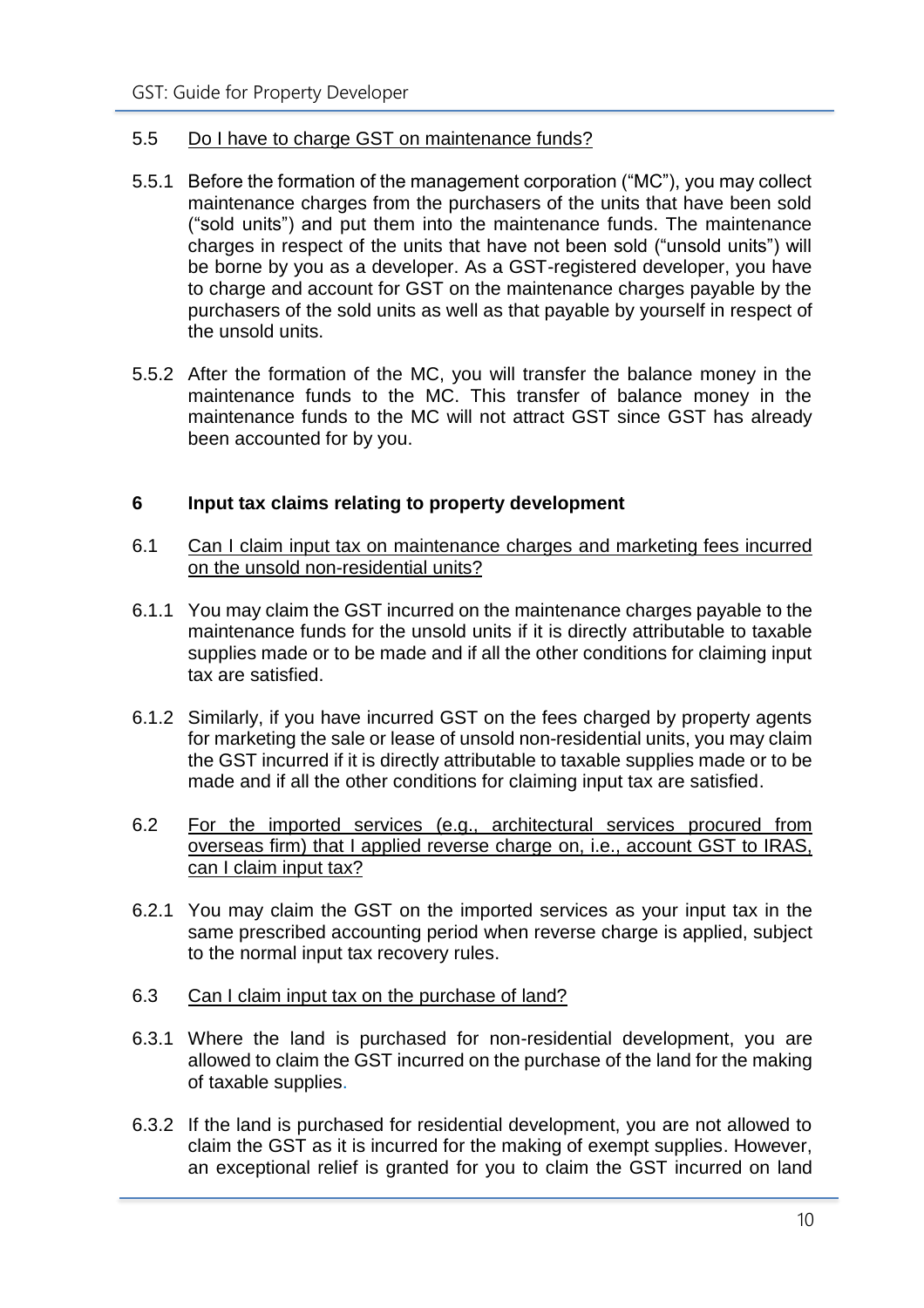purchased for residential development under regulation 41(1) of the GST (General) Regulations.

- 6.3.3 For more details, please refer to our e-Tax guide on "GST Incurred on Purchase of Land for Residential Development".
- 6.4 Can I claim input tax if a non-residential building is converted to residential use?
- 6.4.1 You may buy a non-residential building and decide to convert it to residential use. If the building is not demolished, you can claim the GST incurred on only the land cost. This relief is provided for under regulation 41(2) of the GST (General) Regulations.
- 6.5 Do I have to return the input tax previously allowed to me?
- 6.5.1 You have previously been allowed input tax on the purchase of a nonresidential building. If you plan to demolish the building for a residential development because the land has been rezoned as "Residential", you do not have to repay to the Comptroller the input tax previously allowed to you.
- 6.5.2 However, if you plan to only convert the existing building to residential use, you are required to repay to the Comptroller the input tax which you have previously claimed.

#### <span id="page-13-0"></span>**7 Input tax claims relating to construction of mixed development**

- 7.1 How do I claim input tax on purchases incurred in a mixed development?
- 7.1.1 If you are constructing a mixed development of residential and nonresidential properties, you can only claim the GST incurred attributable to the non-residential part of the building. You have to segregate your purchases into the following categories:-
	- (a) those directly for the construction of the non-residential part of the development;
	- (b) those directly for the construction of the residential part of the development;
	- (c) those for both the residential and non-residential parts of the development. Such costs are termed as common costs.

The GST incurred in category (a) is claimable in full. The GST incurred in category (b) cannot be claimed at all. The GST incurred in category (c) is termed as residual input tax. You can claim only a portion of it based on the apportionment formulae as shown in paragraph 7.3 below.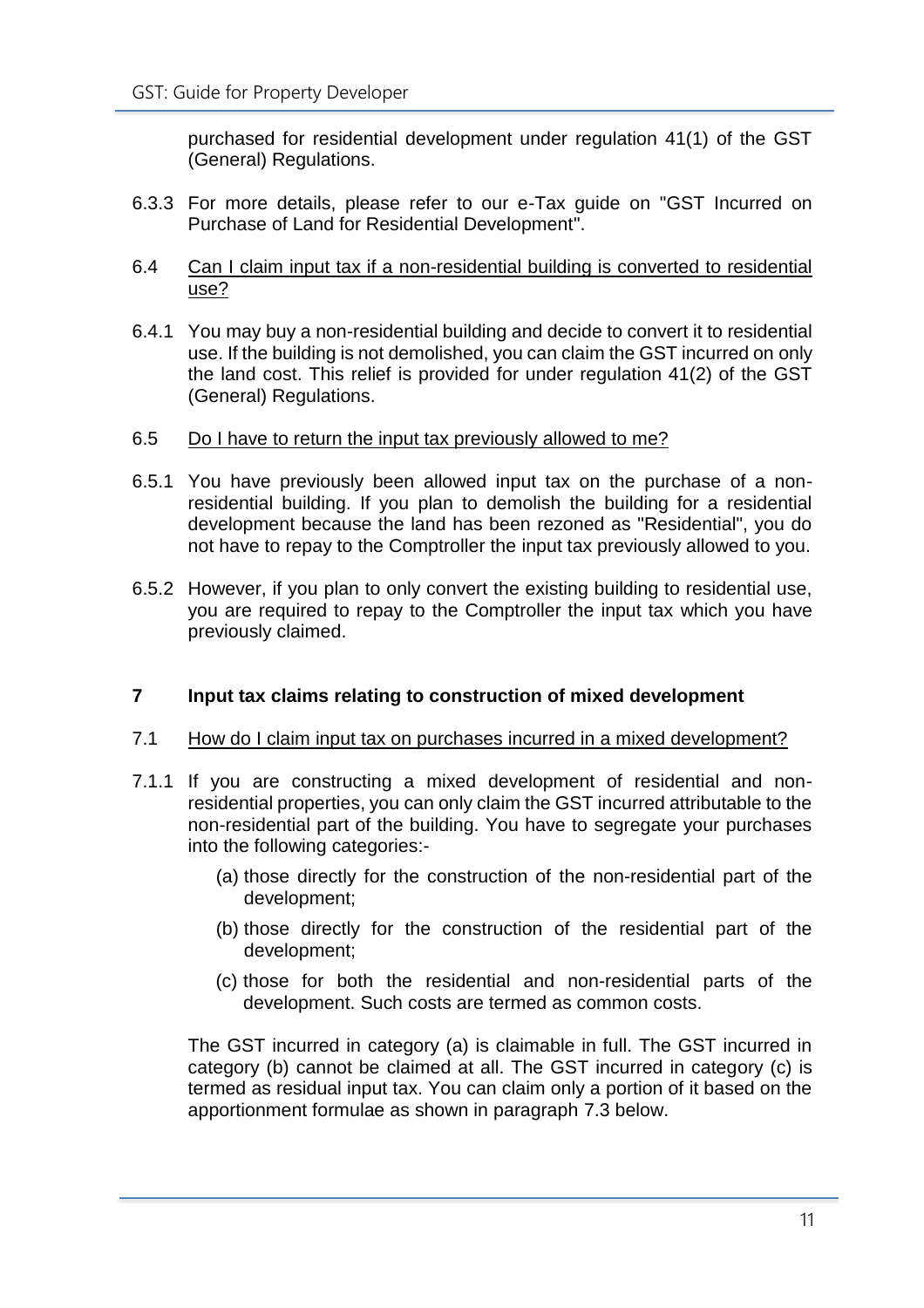7.1.2 However, if your quantity surveyor is able to identify every cost item in the development and allocate each item to the ultimate supply (i.e. either residential or non-residential), there will be no common cost. Hence, you do not have to apply the apportionment formulae for residual input tax.

#### 7.2 What are the common costs incurred for the residential and non-residential part of the development?

- 7.2.1 Examples of common development cost items are site clearance, temporary site offices, driveway and piling for a mixed-use building, as well as professional fees payable to the architect and quantity surveyor. Common overheads for the mixed development include the site office running costs, costs of show units and marketing costs.
- 7.3 How to apportion residual input tax?
- 7.3.1 During the **development stage**, all residual input tax shall be apportioned by the development charge (DC) formula as shown below:

- 7.3.2 Where there are more than 2 components in different use groups with different DC rates in a mixed development, the DC formula has to be modified to take into account all use groups. Please refer to the working example of input tax apportionment in Annex A.
- 7.3.3 **After TOP** has been issued, if you have any remaining progressive billings from the main contractor and professionals, you will continue to use the DC formula to apportion the residual input tax for construction costs**.**
- 7.3.4 If you undertake a mixed development jointly with other developers, you may also apply the DC formula (based on the GFA for the entire development) to apportion the residual input tax to determine the recoverable residual input tax.
- 7.3.5 As for administrative overheads and marketing costs incurred after TOP, the residual input tax shall be apportioned based on the ratio of taxable supplies to total supplies (referred to as the "ratio formula") as shown below. You have to apply the ratio formula from the accounting period in which TOP is obtained.

DC DC <u>GFA<sup>3</sup> (Non-residential<sup>4</sup>) x DC Rate<sup>5</sup> (Non-residential) </u> X Residual Input Tax<br>Formula: [GFA (Non-residential) x DC Rate (non-residential)] + X Residual Input Tax  $GFA^3$  (Non-residential<sup>4</sup>) x DC Rate<sup>5</sup> [GFA (Residential) x DC Rate (Residential)]

<sup>1</sup> <sup>3</sup> GFA – the current Gross Floor Area approved by the URA.

<sup>4</sup> For common areas, apportionment has to be performed to allocate these common areas into nonresidential and residential portions.

<sup>5</sup> DC Rate – the rate for the time being specified in Part II of the First Schedule to the Planning (Development Charges) Rules corresponding to the appropriate geographical sector of the building and the use group as specified in Part I of the First Schedule to the Planning (Development Charges) Rules within which such purpose falls.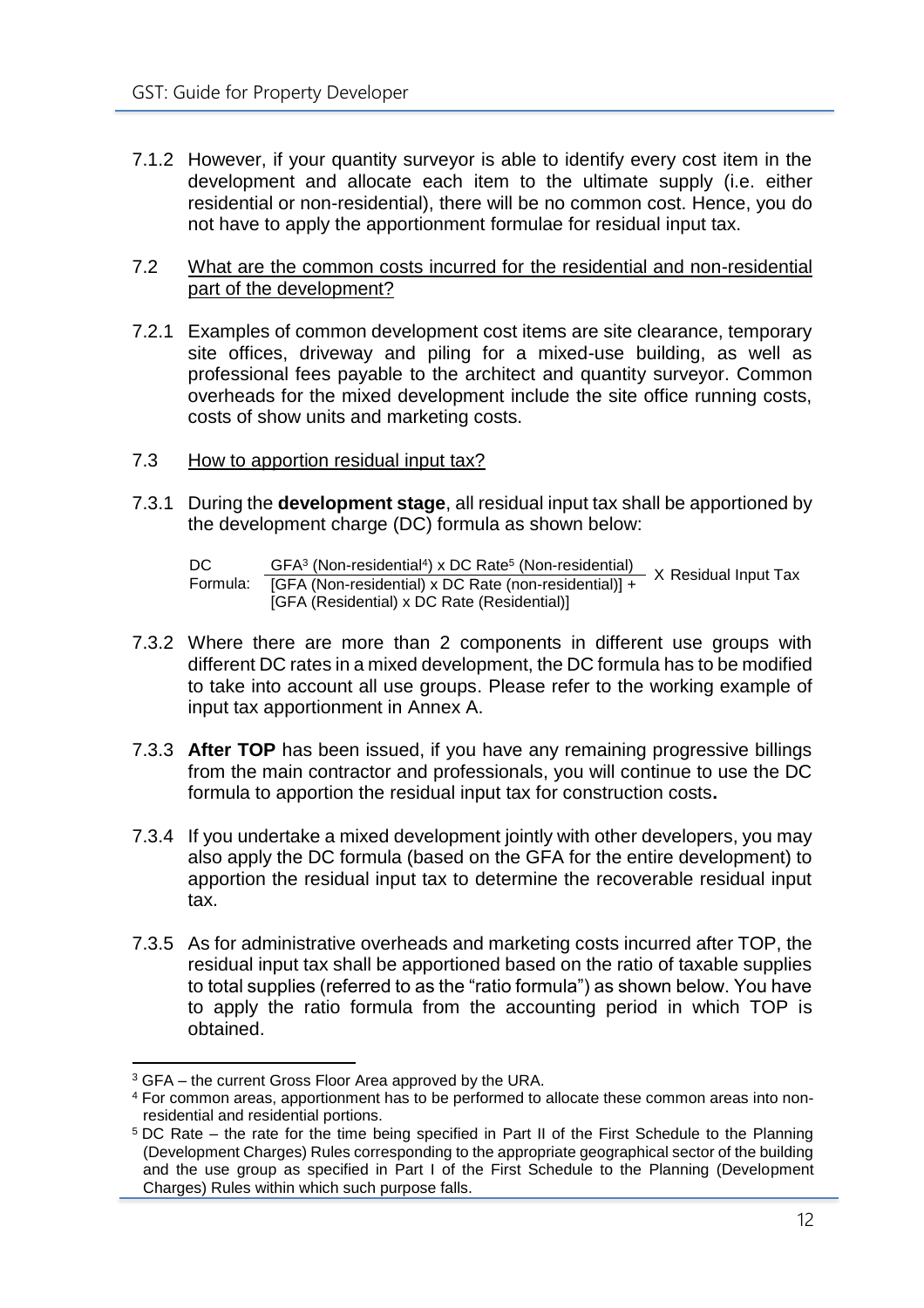|                | Value of taxable supplies <sup>6</sup> | Residual input tax |
|----------------|----------------------------------------|--------------------|
| Ratio Formula: | Value of total supplies <sup>7</sup>   |                    |

- 7.3.6 Please note that the value of relevant supplies received from your supplier that are subject to customer accounting and imported services that are subject to reverse charge should be excluded from both the numerator and denominator of the ratio formula.
- 7.3.7 The residual input tax recovery rate computed using either the DC formula or ratio formula must be rounded off to the nearest whole number.
- 7.3.8 In situations where there will be more than one TOP issued for the development, you can apply the ratio formula to apportion the residual input tax after you have obtained all the TOPs for the development.

#### 7.4 Which GFA shall I use?

- 7.4.1 You should adopt the latest gross floor area ("GFA") approved by Urban Redevelopment Authority to compute the portion of residual input tax claimable. However, as a concession, if there are subsequent changes in the GFA, you do not have to make retrospective adjustments for input tax claims already made.
- 7.4.2 If you receive a new written permission ("WP") during your prescribed accounting period, the GFA to be used for that period will be based on the approved GFA in the new WP.
- 7.4.3 If there is more than one building in a development, you can aggregate the GFA of all the buildings to compute the portion of residual input tax claimable.
- 7.4.4 If you undertake more than one development at the same time, you will have to attribute the residual input tax incurred. If the residual input tax can be attributed to a single development, you will have to apply the GFA of that development to compute the portion of recoverable residual input tax. If the residual input tax cannot be attributed to a specific development and is incurred for the purpose of the business, you can aggregate the GFA of all your developments to compute the recoverable residual input tax.

<sup>1</sup> <sup>6</sup> You may add Regulation 33 exempt supplies to the numerator if you are not a Regulation 34 trader and you satisfy Regulation 35 of the GST (General) Regulations. Please refer to our e-Tax guide on "GST: Partial Exemption and Input Tax Recovery" for more information on Regulations 33, 34 and 35. For a mixed property developer, the value of your exempt supplies from the sale/lease of the residential units in each accounting period would most likely exceed the limit under Regulation 35. If so, you cannot claim input tax incurred on your Regulation 33 exempt supplies (if any) and you cannot add your Regulation 33 exempt supplies (if any) to the numerator of the ratio formula.

 $7$  Total supplies = Standard-rated supplies + Zero-rated supplies + Exempt supplies. You may deduct from the denominator the value of exempt supplies approved by the Comptroller as incidental exempt supplies.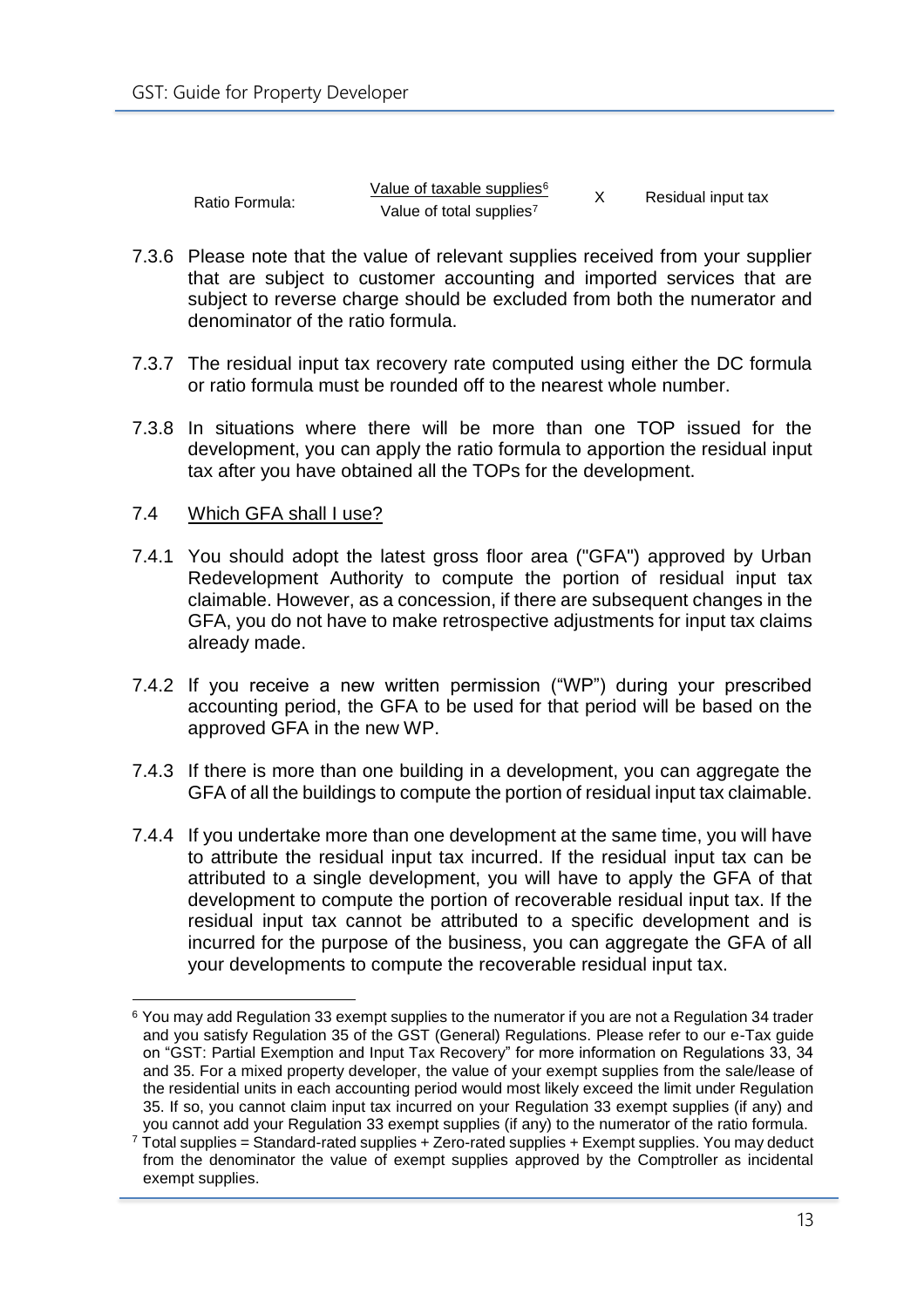- 7.5 How do I claim the input tax on construction costs relating to the carparks?
- 7.5.1 If the GFA submitted to URA does not include the carpark areas, you can apportion the construction costs of carparks by the number of carpark lots.
- 7.5.2 You can claim the portion of input tax incurred on the number of carpark lots reserved for the office and shop tenants, but not those specifically reserved for residents.
- 7.5.3 As for the unreserved carpark lots, you should treat the cost as common costs and claim a portion of the cost based on the DC formula.
- 7.5.4 The following example illustrates how you can claim input tax relating to the construction of basement carparks.

# **Example 2**

A GST-registered developer, D2 Pte Ltd has incurred GST on the construction of carparks in respect of a mixed development comprising office, retail outlets and residences.

Based on the development plan, 40 carpark lots are reserved for the office tenants and the remaining 60 lots at Basement 1 are to be used by shoppers, office/retail tenants, residents and visitors of the residents.

100 carpark lots at Basement 2 are reserved for the residents. When determining the amount of input tax to be claimed in respect of the non-residential development, apportionment should be performed using the number of carpark lots. As the 60 lots at Basement 1 are unreserved carpark lots, D2 Pte Ltd should treat the costs to construct Basement 1 as common and claim a portion of the input tax on the construction costs based on the DC formula.

Basement 1 40 lots reserved for office tenants

60 lots for shoppers / office & retail tenants / residents / visitors to residents

**Basement 2** 100 lots reserved for residents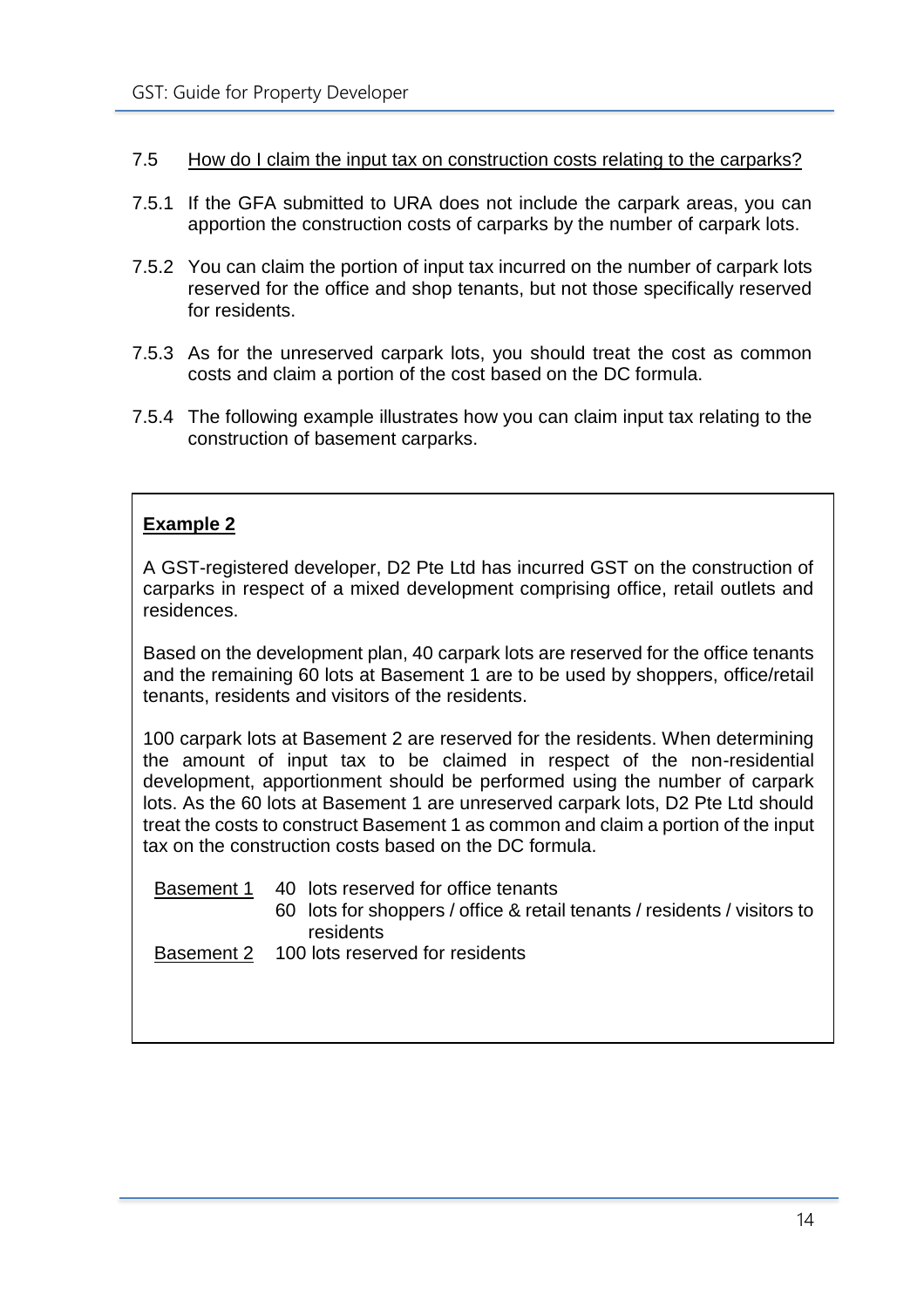| Construction costs relating to the 2 basement carparks                                   | (e.g. excavation, concrete works, waterproofing, sawn formwork)                                  | \$1.6 million |
|------------------------------------------------------------------------------------------|--------------------------------------------------------------------------------------------------|---------------|
| Total number of carpark lots on basements 1 and 2                                        |                                                                                                  | 200           |
| Input Tax directly attributable to<br>the making of taxable supplies<br>(Office tenants) | = \$1.6 million $X \frac{40}{200} X$ 7% GST<br>$=$ \$22,400                                      |               |
| Residual Input Tax                                                                       | = \$1.6 million $X \frac{60}{200}$ X 7% GST<br>$=$ \$33,600 (to be apportioned using DC formula) |               |

#### 7.6 Can I defer residual input tax claims until when I make taxable supplies?

- 7.6.1 If you do not make any taxable supply in any prescribed accounting period after TOP has been granted, you can claim input tax incurred in relation to the non-residential properties only. You cannot claim any portion of residual input tax incurred on common administrative overheads and marketing costs because there is no taxable supply made and the recovery rate derived from the ratio formula is zero. You cannot defer the claims to the next accounting period.
- 7.7 Do I need to make a longer period adjustment?
- 7.7.1 Before TOP is granted, you will apply the DC formula to apportion all the residual input tax. If the DC rate or GFA changes, as a concession, you do not have to perform longer period adjustment to re-compute the input tax claimable.
- 7.7.2 However, after TOP has been granted, you will apply the ratio formula to apportion the residual input tax incurred on common administrative overheads and marketing costs. As your supplies fluctuate from quarter to quarter, the residual input tax recovery rate varies. Hence, you are required to make a longer period adjustment on the residual input tax after the end of every longer period to make adjustments to the input tax provisionally allowed (please refer to paragraph 7.8 for the definition of longer period).
- 7.7.3 You will use the ratio formula to re-compute the residual input tax claimable for each longer period. The difference in the amount claimable for the longer period and the amount previously claimed during the longer period (whether an over-claim or under-claim) should be adjusted in the first GST return immediately **after** the longer period.
- 7.7.4 Please refer to Annex B for an illustration of a longer period adjustment.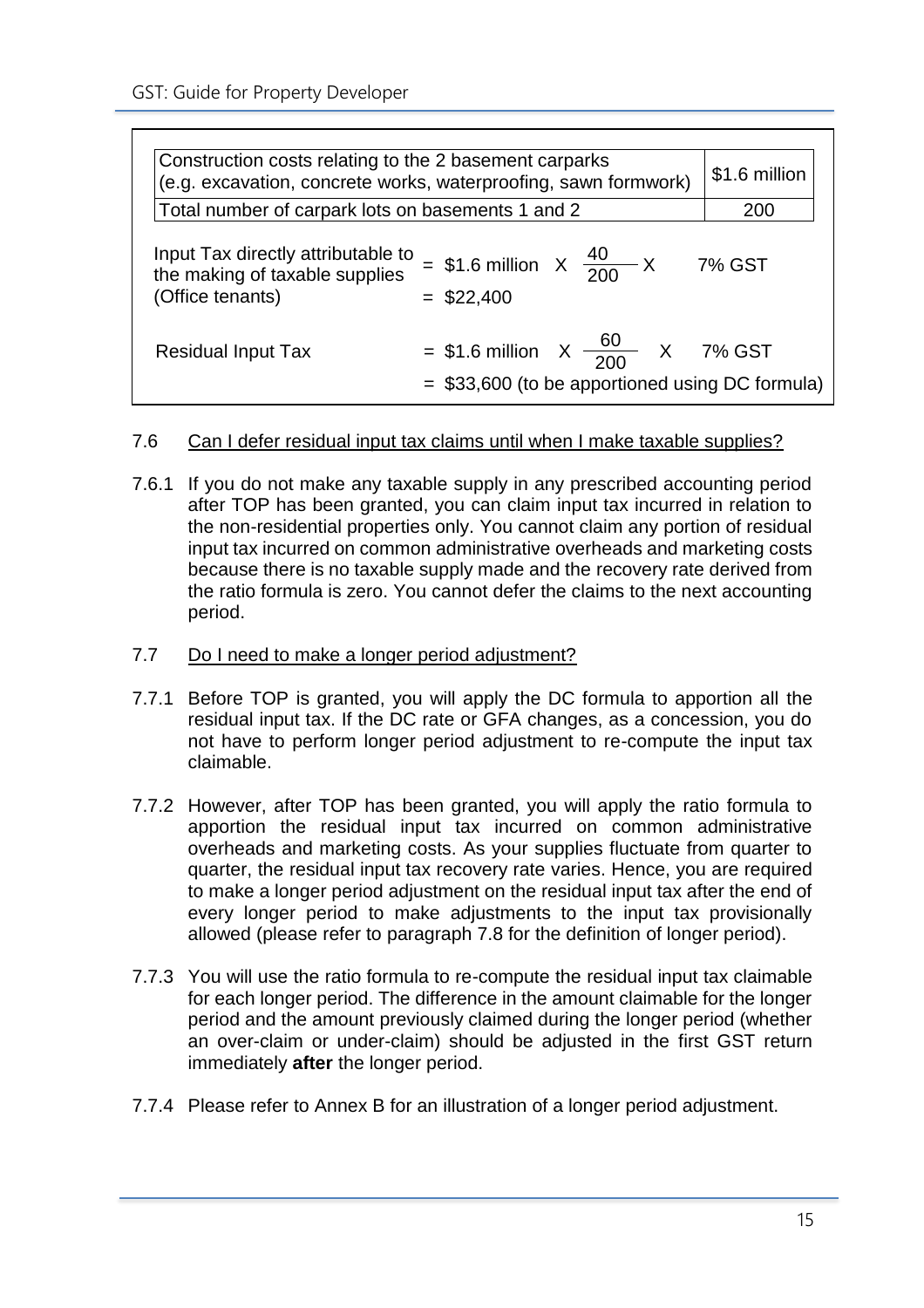## 7.8 How to determine longer period?

7.8.1 For the purpose of adjusting the residual input tax relating to a mixed development, the first longer period shall be taken to commence from the accounting period in which TOP was obtained to the end of your tax year. All subsequent longer periods shall correspond to your tax years. Your tax year commences from 1 Apr, 1 May or 1 Jun, depending on the prescribed accounting period allocated to the company.

For example:

| <b>Your Prescribed Accounting Periods:</b> | Your Tax Year covers:              |
|--------------------------------------------|------------------------------------|
| Jan-Mar, Apr-Jun, Jul-Sep & Oct-Dec        | 1 Apr to 31 Mar of subsequent year |
| Feb-Apr, May-Jul, Aug-Oct & Nov-Jan        | 1 May to 30 Apr of subsequent year |
| Mar-May, Jun-Aug, Sep-Nov & Dec-Feb        | 1 Jun to 31 May of subsequent year |

# <span id="page-18-0"></span>**8 De-registration for GST**

8.1 If you have a non-residential property on which input tax has been allowed and claimed on its purchase, you have to deem a supply on this property when you de-register from GST. You have to account for output tax at the prevailing GST rate based on the open market value of the property. The deemed supply must be accounted in your final GST return, GST F8.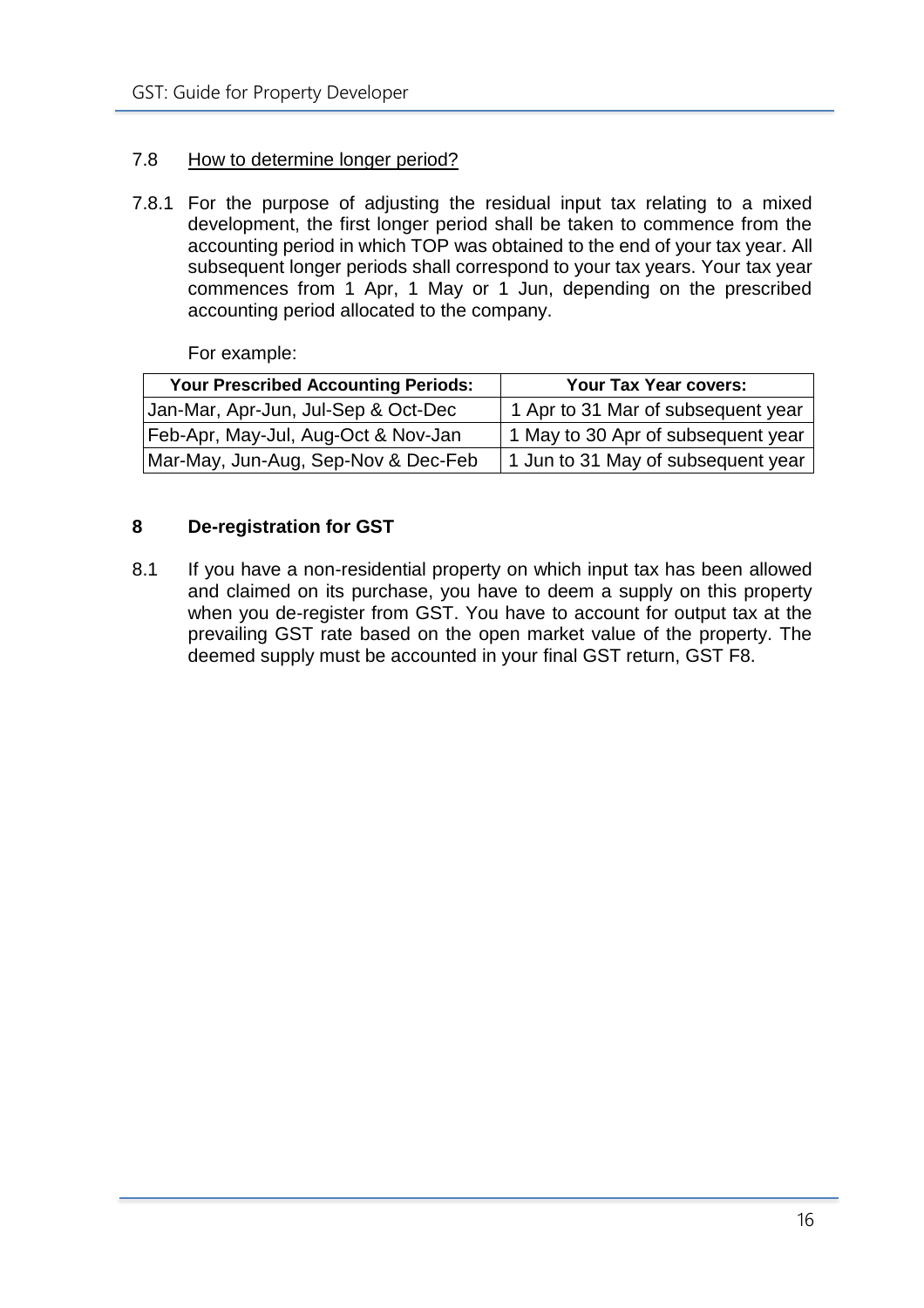# <span id="page-19-0"></span>**9 Contact Information**

9.1 For enquiries on this e-Tax guide, please contact the Goods and Services Tax Division at <u>[www.iras.gov.sg](http://www.iras.gov.sg/)</u> (select "Contact Us).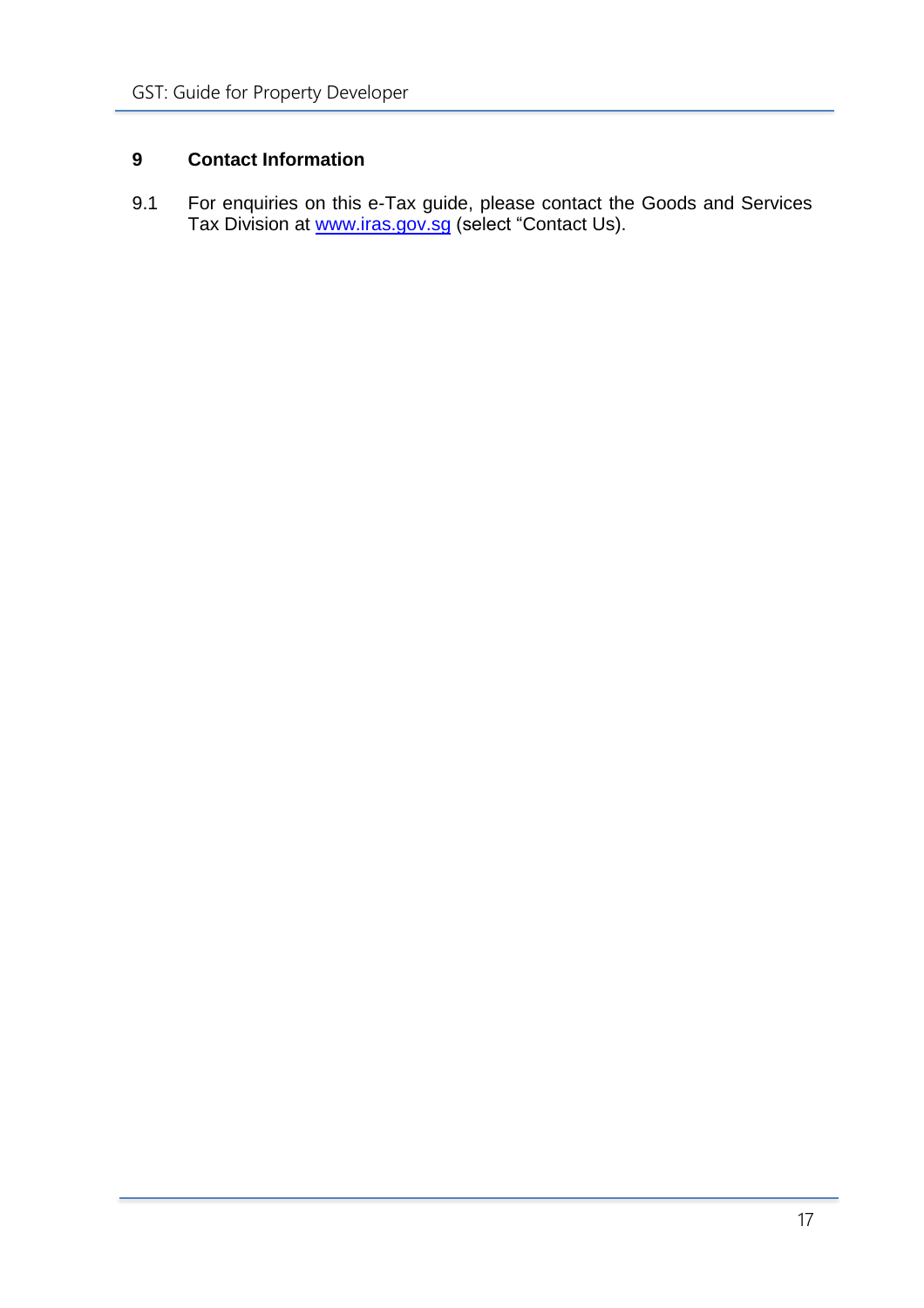# <span id="page-20-0"></span>**10 Updates and Amendments**

|                | Date of<br>amendment | <b>Amendments made</b>                                                                                                                                     |  |  |  |  |
|----------------|----------------------|------------------------------------------------------------------------------------------------------------------------------------------------------------|--|--|--|--|
| 1              | 1 Jan 2018           | Amended paragraphs 4.2, 4.3 and 4.6 to reflect<br>$\bullet$<br>the amendments to the time of supply rules with<br>effect from 1 Jan 2011                   |  |  |  |  |
|                |                      | Amended paragraphs 4.9 and 7.4.1 on the<br>definition of residential properties                                                                            |  |  |  |  |
|                |                      | Inserted paragraph 7.1 on eligibility of input tax<br>claims incurred on maintenance charges and<br>marketing fees                                         |  |  |  |  |
|                |                      | Updated examples in Annexes A and B                                                                                                                        |  |  |  |  |
|                |                      | <b>Editorial amendments</b>                                                                                                                                |  |  |  |  |
| $\overline{2}$ | 19 Mar 2018          | Amended paragraphs 4.1, 4.2, 4.9 and 4.10 on the<br>$\bullet$<br>liability for GST registration                                                            |  |  |  |  |
|                |                      | Amended paragraph 9 on contact information                                                                                                                 |  |  |  |  |
|                | 12 Oct 2018          | Editorial amendments to paragraphs 7.1.1, 7.7.2,<br>$\bullet$<br>Annex A and Annex B                                                                       |  |  |  |  |
| 3              | 16 Sep 2019          | New paragraphs 2.3, 2.4, 5.2, 5.2.1, 5.2.2, 5.2.3,<br>$\bullet$<br>5.2.4, 6.2, 6.2.1 and 7.3.6 on imported services<br>Updated examples in Annexes A and B |  |  |  |  |
|                |                      |                                                                                                                                                            |  |  |  |  |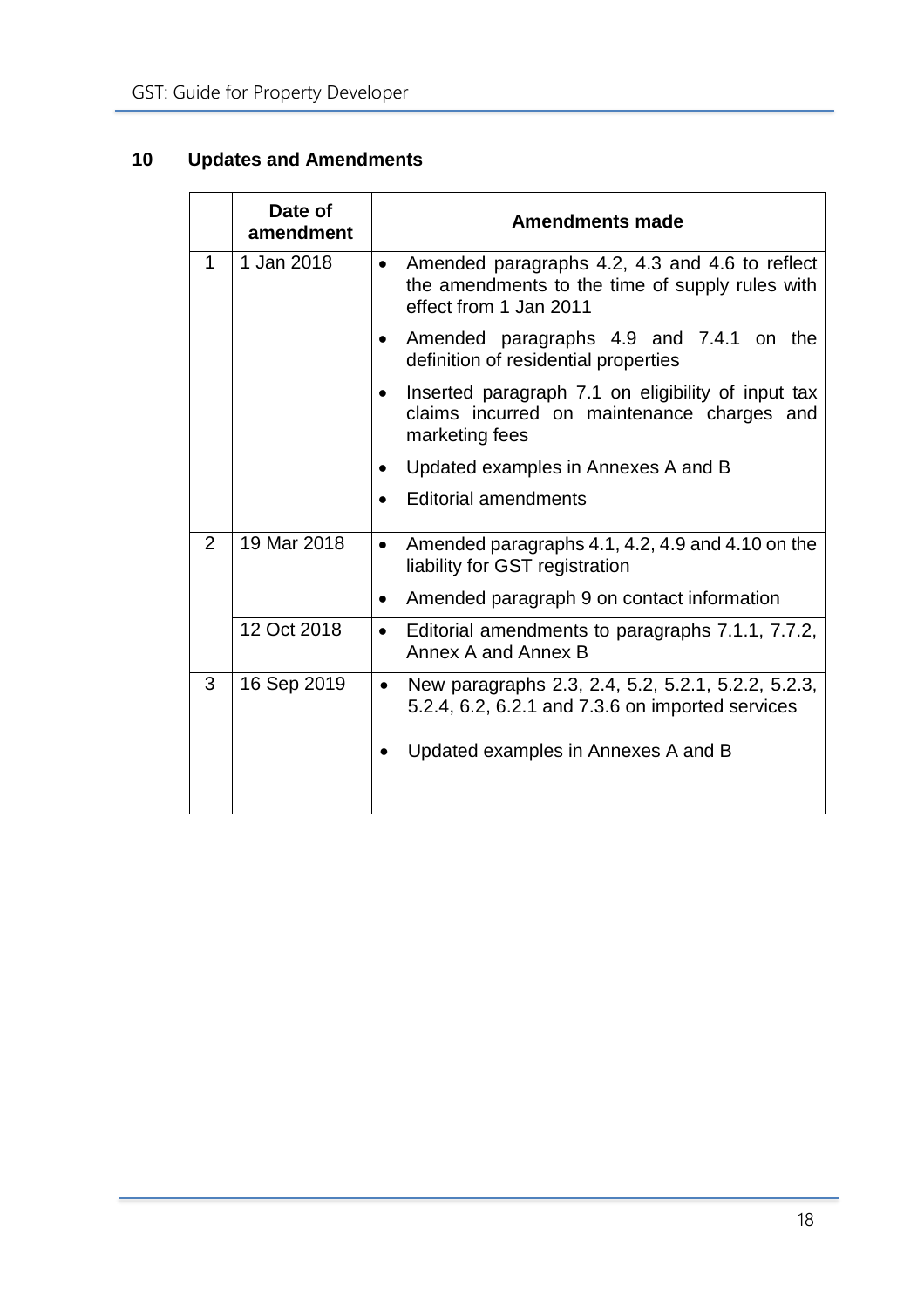# <span id="page-21-0"></span>**Annex A – Illustration of the application of DC formula**

ABC Development Pte Ltd  $8$  is developing a mixed-use building consisting of both residential and non-residential units. The details of the development are as follows:

|                  | (a) Proposed Development: Erection of a 10-storey building comprising hotel,<br>shops, offices and residential units |
|------------------|----------------------------------------------------------------------------------------------------------------------|
| (b) Master Plan: | Land Zoning - Commercial and Residential<br>DC Sector - 113                                                          |

(c) Applicable DC Rates<sup>9</sup>:

| <b>Period</b> | <b>Non-residential DC Rate</b> |               | Residential DC Rate <sup>10</sup> |
|---------------|--------------------------------|---------------|-----------------------------------|
| (w.e.f.)      | Shops and offices              | Hotel         | <b>Residential units</b>          |
|               | (Use Group A)                  | (Use Group C) | (Use Group B2)                    |
| 1 Mar 2018    | 8400                           | 4830          | 5600                              |
| Sep 2018      | 8750                           | 5250          | 6650                              |

| (d) Approved Gross Floor Area: Non-residential (hotel) |                                              | $= 4500m^2$  |
|--------------------------------------------------------|----------------------------------------------|--------------|
|                                                        | Non-residential (shops, offices) = $5500m^2$ |              |
|                                                        | Residential                                  | $= 8500m^2$  |
|                                                        | Total                                        | $= 18500m^2$ |

(e) Input Tax Incurred on Construction Costs:

|                      |                       | <b>Input Tax Attributable to</b> | <b>Residual</b>  |  |
|----------------------|-----------------------|----------------------------------|------------------|--|
| <b>Quarter ended</b> | <b>Taxable Supply</b> | <b>Exempt Supply</b>             | <b>Input Tax</b> |  |
|                      | '\$)                  | '\$)                             | $($)$            |  |
| 31 Mar 2018          | 600,000               | 400,000                          | 50,000           |  |
| 30 Sep 2018          | 800,000               | 500,000                          | 15,000           |  |

# **Calculation of the Recovery Rate<sup>11</sup> for Residual Input Tax**

(Application of DC Formula per paragraph 7.3.1)

1

(i) For prescribed accounting periods from 1 Jan 2018 to 30 Jun 2018

(4500 X 4830) + (5500 X 8400) X 100% (4500 X 4830) + (5500 X 8400) + (8500 X 5600)

= 59% (rounded off to nearest whole number)

<sup>8</sup> Assume that ABC Development Pte Ltd's GST filing cycle begins on 1 Jan, 1 Apr, 1 Jul and 1 Oct.

<sup>9</sup> DC rates are updated every 1 Mar and 1 Sep of the year. The DC table that is operative at the end of each prescribed accounting period must be used.

 $10$  Assume it is a non-landed residential building. Thus, the DC rate for use group B2 is used.

<sup>&</sup>lt;sup>11</sup> The computed residual input tax recovery rate must be rounded off to the nearest whole number as provided for under regulation 29(4) of the GST (General) Regulations.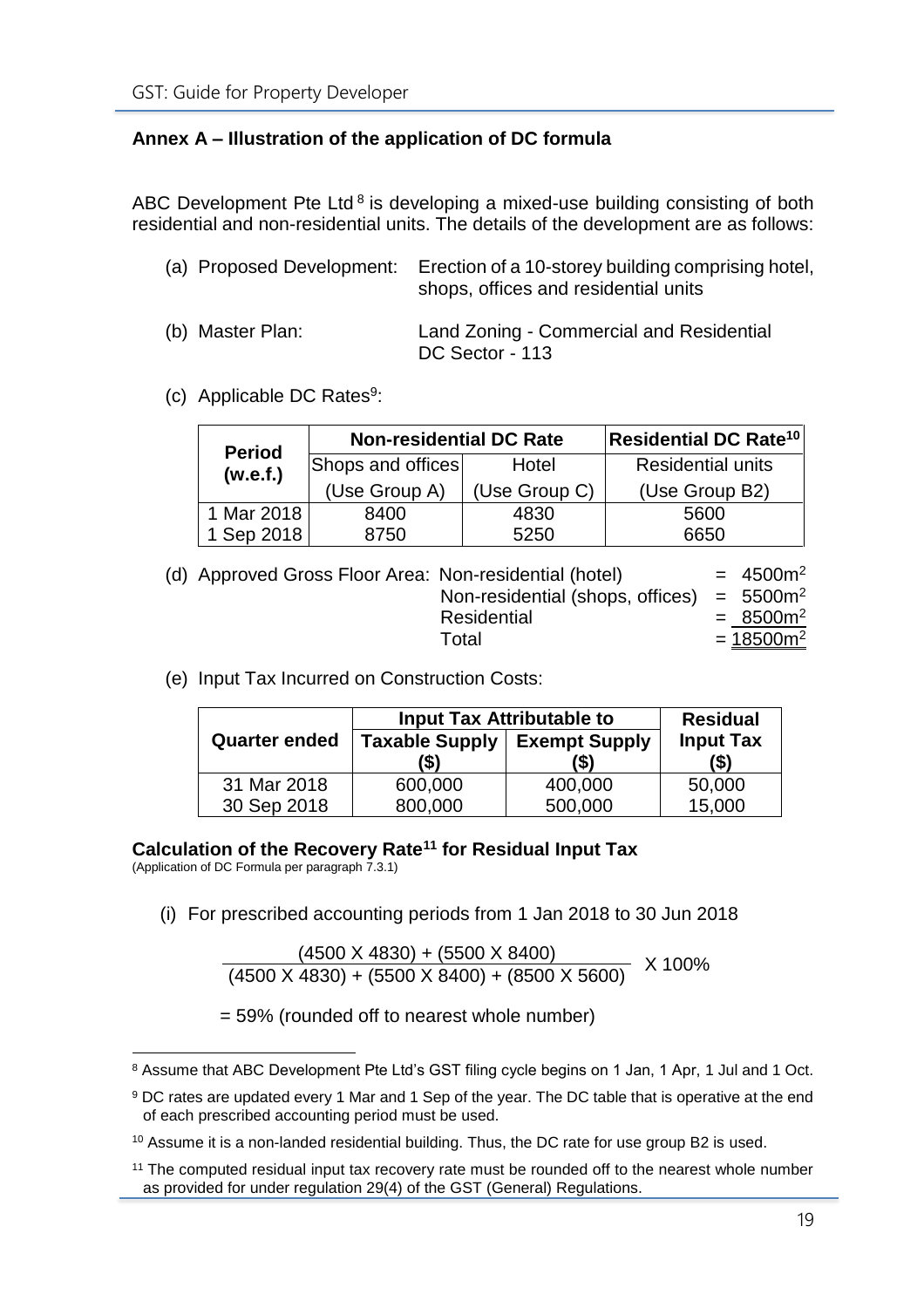(ii) For prescribed accounting periods from 1 Jul 2018 to 31 Dec 2018

 $(4500 \times 5250) + (5500 \times 8750)$  $\frac{1}{(4500 \text{ X } 5250) + (5500 \text{ X } 8750) + (8500 \text{ X } 6650)}$  X 100%

= 56% (rounded off to nearest whole number)

Based on the above, ABC Development Pte Ltd is allowed to claim 59% of the residual input tax incurred in the periods from 1 Jan 2018 to 30 Jun 2018 and 56% of the residual input tax incurred in the periods from 1 Jul 2018 to 31 Dec 2018.

#### **Calculation of Total Input Tax Recoverable**

(i) For prescribed accounting period from 1 Jan 2018 to 31 Mar 2018

| Residual Input Tax Recoverable     | $=$ | 59% X \$50,000<br>\$29,500        |
|------------------------------------|-----|-----------------------------------|
| <b>Total Input Tax Recoverable</b> |     | $$600,000 + $29,500$<br>\$629,500 |

(ii) For prescribed accounting period from 1 Jul 2018 to 30 Sep 2018

| <b>Residual Input Tax Recoverable</b> | $=$ | 56% X \$15,000<br>\$8,400        |
|---------------------------------------|-----|----------------------------------|
| <b>Total Input Tax Recoverable</b>    |     | $$800,000 + $8,400$<br>\$808,400 |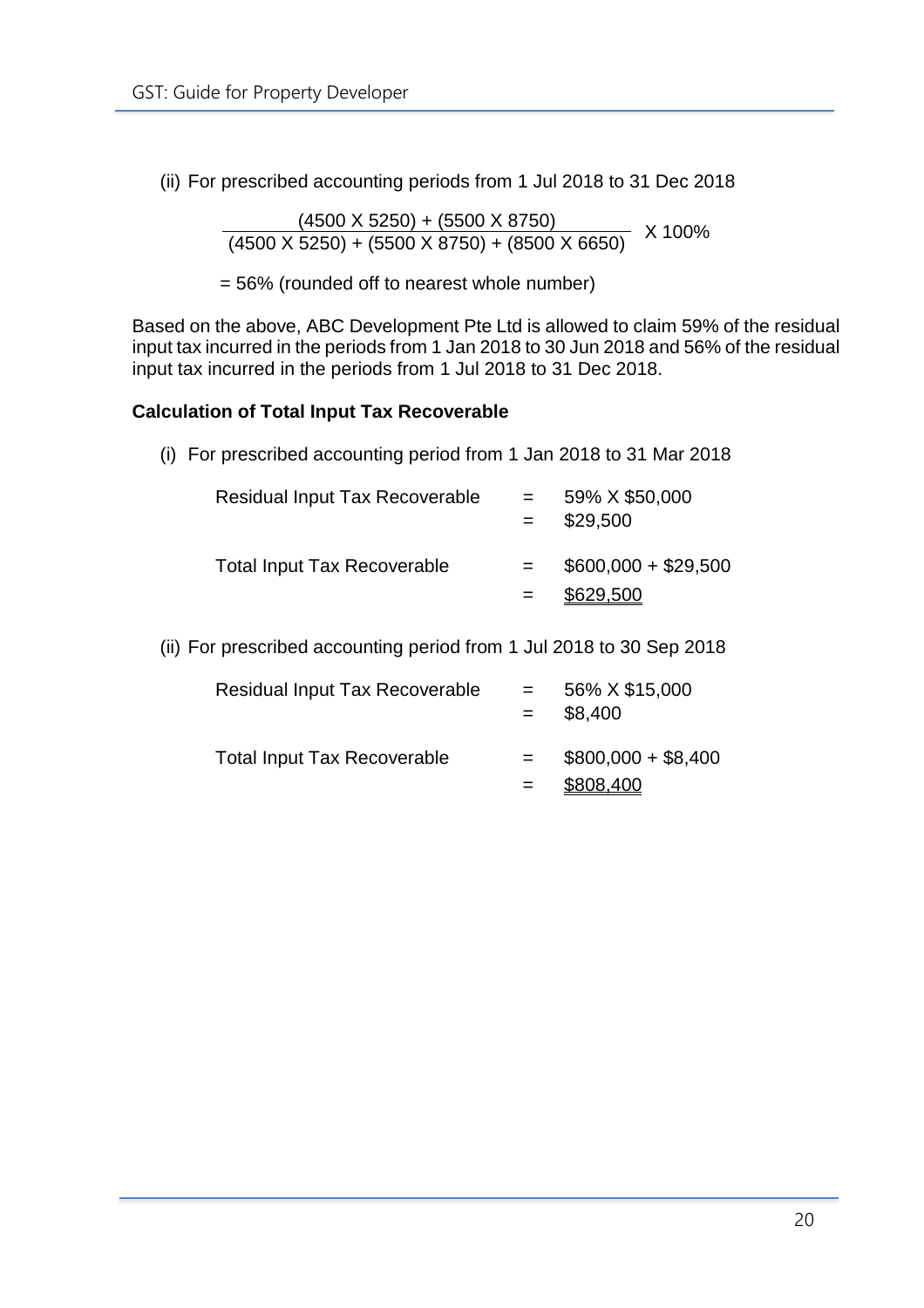# <span id="page-23-0"></span>**Annex B –Illustration of the application of Longer Period Adjustment**

ABC Development Pte Ltd<sup>12</sup> has developed a mixed-use building consisting of both residential and non-residential units and obtained TOP for the building on 15 Aug 2018. The company only makes taxable supplies from the sales of the commercial units and its exempt supplies relate only to the sales of the residential units. The tax year of ABC Development Pte Ltd is 1 Apr 2018 to 31 Mar 2019. The first longer period after TOP is 1 Jul 2018 to 31 Mar 2019.

| Supplies made in the Tax Year |                | First longer period after TOP                   |               |               |                              |
|-------------------------------|----------------|-------------------------------------------------|---------------|---------------|------------------------------|
| <b>Period ending</b>          |                | 30 Jun 2018 30 Sep 2018 31 Dec 2018 31 Mar 2019 |               |               | Total<br>(For Longer Period) |
| Standard-rated supplies       | 250,000<br>\$  |                                                 | 400,000<br>\$ | 550,000<br>\$ | 950,000<br>\$                |
| Zero-rated supplies           | $\blacksquare$ |                                                 | -             |               |                              |
| Exempt supplies               |                | 650,000<br>S                                    | 800,000<br>\$ | 750,000<br>S  | \$2,200,000                  |
| <b>Total Supplies</b>         | 250,000        | 650,000<br>S                                    | \$1,200,000   | \$1,300,000   | \$3,150,000                  |
|                               |                |                                                 |               |               |                              |

**Residual Input Tax** 

**in GST returns: (Aii) + (Bii)**

**TOP 15 Aug 2018**

| <b>Period ending</b>                                                                                                |           | 30 Jun 2018 30 Sep 2018 31 Dec 2018 31 Mar 2019 |         |          | Total<br>(For Longer Period) |  |
|---------------------------------------------------------------------------------------------------------------------|-----------|-------------------------------------------------|---------|----------|------------------------------|--|
| (A) Construction Costs                                                                                              |           |                                                 |         |          |                              |  |
| (i) Before apportionment                                                                                            | \$20,000  | \$15,000                                        | ٠       | \$25,000 | \$40,000                     |  |
| Residual Input Tax Recovery Rate<br>computed based on DC Formula<br>under regulation $29(2)(d)(ii)$ <sup>13</sup>   | 59%       | 56%                                             | 56%     | 60%      |                              |  |
| (ii) Residual Input Tax claimable<br>(After apportionment)                                                          | \$11,800  | \$8,40014                                       |         | \$15,000 | \$23,400                     |  |
| (B) Non-Construction Costs                                                                                          |           |                                                 |         |          |                              |  |
| (i) Before apportionment                                                                                            | \$5,000   | \$3,500                                         | \$7,000 | \$4,500  | \$15,000                     |  |
| Residual Input Tax Recovery Rate<br>computed based on Ratio Formula<br>under regulation $29(2)(d)(i)$ <sup>15</sup> | N.A.      | $0\%$                                           | 33%     | 42%      | 30%                          |  |
| (ii) Residual Input Tax<br>provisionally allowed<br>(After apportionment)                                           | $$2,950*$ | $0^{16}$                                        | \$2,310 | \$1,890  | \$4,200                      |  |
|                                                                                                                     |           |                                                 |         |          |                              |  |
| <b>Total Residual Input Tax</b><br>provisionally claimed                                                            | \$14,750  | \$8,400                                         | \$2,310 | \$16,890 | \$27,600                     |  |

1 <sup>12</sup> Assume that ABC Development Pte Ltd's GST filing cycle begins on 1 Jan, 1 Apr, 1 Jul and 1 Oct.

<sup>14</sup> Allowable Residual Input Tax on construction costs after TOP continues to be apportioned using the DC formula.

<sup>15</sup> Application of Ratio Formula per paragraph 7.3.5 whereby the recovery rate is calculated using: (standard-rated supplies + zero-rated supplies) / total supplies.

<sup>16</sup> Allowable Residual Input Tax on non-construction costs have to be apportioned using the ratio formula for the period in which TOP is obtained, and for subsequent periods.

<sup>&</sup>lt;sup>13</sup> Refer to Annex A for computation of recovery rates for periods ending 30 Jun 2018, 30 Sep 2018 and 31 Dec 2018.